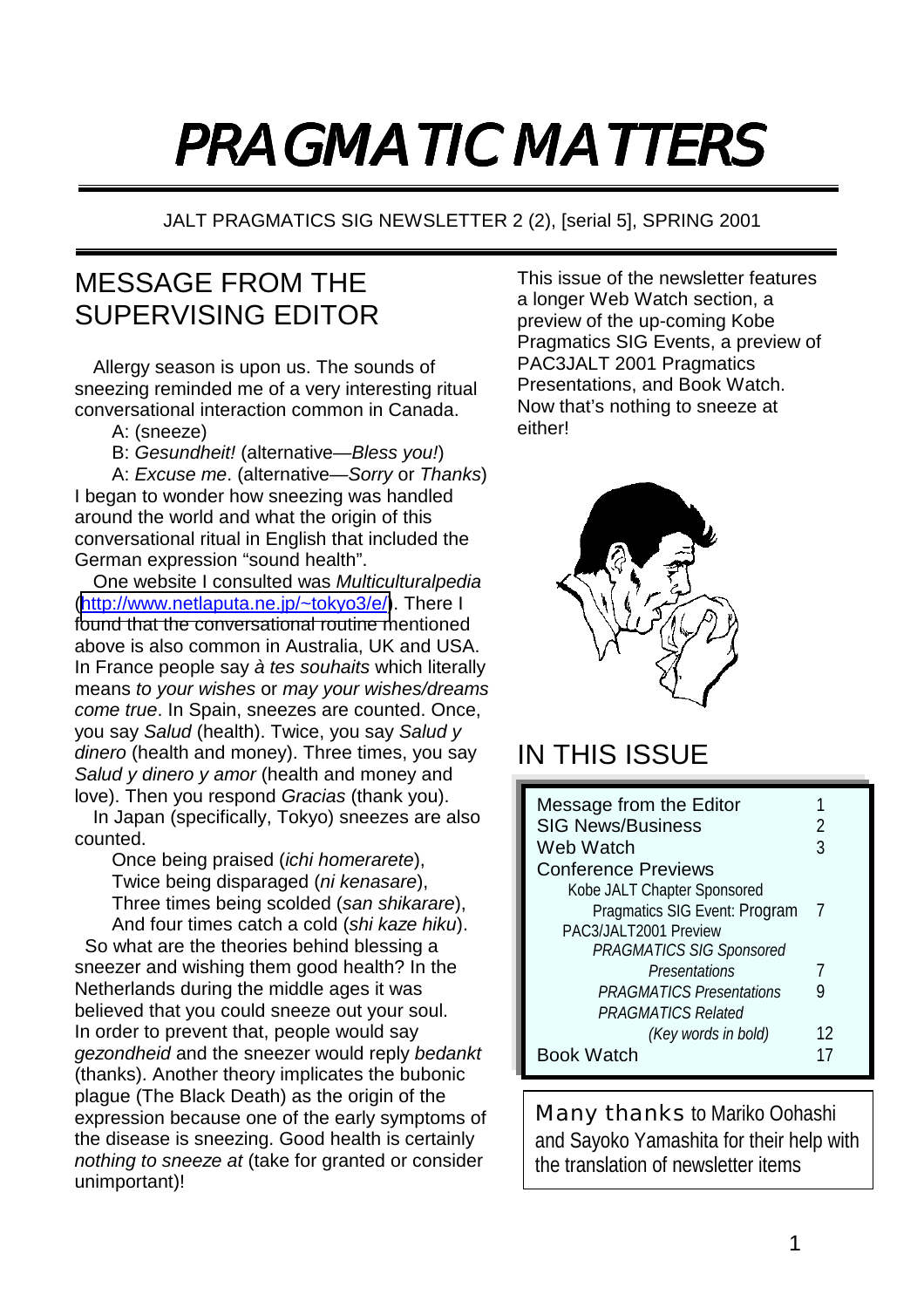# SIG NEWS/BUSINESS

# Pragmatics (affiliate)SIG: Coming Attractions

January was a busy month with the JALT 2001 conference deadline in the  $15<sup>th</sup>$  of the month. Never the less, our energetic Program Chair Megumi Kawate-Mierzejewska managed to submit proposals for the PRAG SIG Forum (Acquisition of Pragmatics) and a Colloquium (Pragmatics and its Pedagogical Application) to be vetted. Coordinator Sayoko Yamashita arranged for an Annual Business Meeting (ABM) slot and sent in her PRAG SIG Coordinator year-end report to JALT central office. Donna Tatsuki arranged for the first ever Pragmatics Swap Meet (come and share your pragmatics teaching ideas at JALT 2001) and submitted a joint Pragmatics/Intercultural Communication Colloquium proposal (Cross-cultural pragmatics and intercultural communication: Learning from each other) to be vetted. Watch for an update and more details in the preconference newsletter.

JALT Kobe Chapter has generously agreed to sponsor a Pragmatics Mini Conference on Sunday June 24<sup>th</sup> at the Kobe YMCA (details on page 6). Hope to see you there!



## SIGnificant Others Volunteer Staff

**Newsletter Distribution**  Carol Rinnert [rinnert@intl.hiroshima-cu.ac.jp](mailto:rinnert@intl.hiroshima-cu.ac.jp)

#### **Conference Watch**  Yuri Hosoda [iruy55@mb.infoweb.ne.jp](mailto:iruy55@mb.infoweb.ne.jp)

**People Watch**  Craig Smith [c\\_smith@kufs.ac.jp](mailto:c_smith@kufs.ac.jp)

**Research Watch**  Eton Churchill [eton\\_c@yahoo.com](mailto:PXQ00514@nifty.ne.jp)

# Pragmatics SIG Officers

## **Coordinator**

Sayoko Yamashita Tokyo Medical & Dental University Tel/Fax: 03-5803-5908 [yama@cmn.tmd.ac.jp](mailto:yama@cmn.tmd.ac.jp)

**Program Chair/Deputy Coordinator**  Megumi Kawate-Mierzejewska [mierze@tuj.ac.jp](mailto:mierze@tuj.ac.jp)

#### **Treasurer**

Mary Christianson [maryjc@neptune.kanazawa-it.ac.jp](mailto:maryjc@neptune.kanazawa-it.ac.jp)

#### **Membership Co-Chairs**

Yuri Kite Canadian Academy 4-1, Koyocho Naka Higashinada-ku Kobe-shi, Hyogo 658-0032 [ykite@gol.com](mailto:ykite@gol.com)

Eton Churchill [eton\\_c@yahoo.com](mailto:PXQ00514@nifty.ne.jp)

### **Publicity Co-Chairs**

Noel Houck Amy Yamashiro [houck@twics.com](mailto:houck@twics.com) [amy@gol.com](mailto:amy@gol.com) Donna Fujimoto [donnaf@kobeuc.ac.jp](mailto:donnaf@kobeuc.ac.jp)

#### **Supervising Editor**

Donna Tatsuki Kobe University of Commerce 8-2-1 Gakuen Nishimachi Nishi-ku Kobe 651- 2197 [tatsuki@kobeuc.ac.jp](mailto:tatsuki@kobeuc.ac.jp)

**Japanese Language Editor**  Megumi Kawate-Mierzejewska [mierze@tuj.ac.jp](mailto:mierze@tuj.ac.jp)

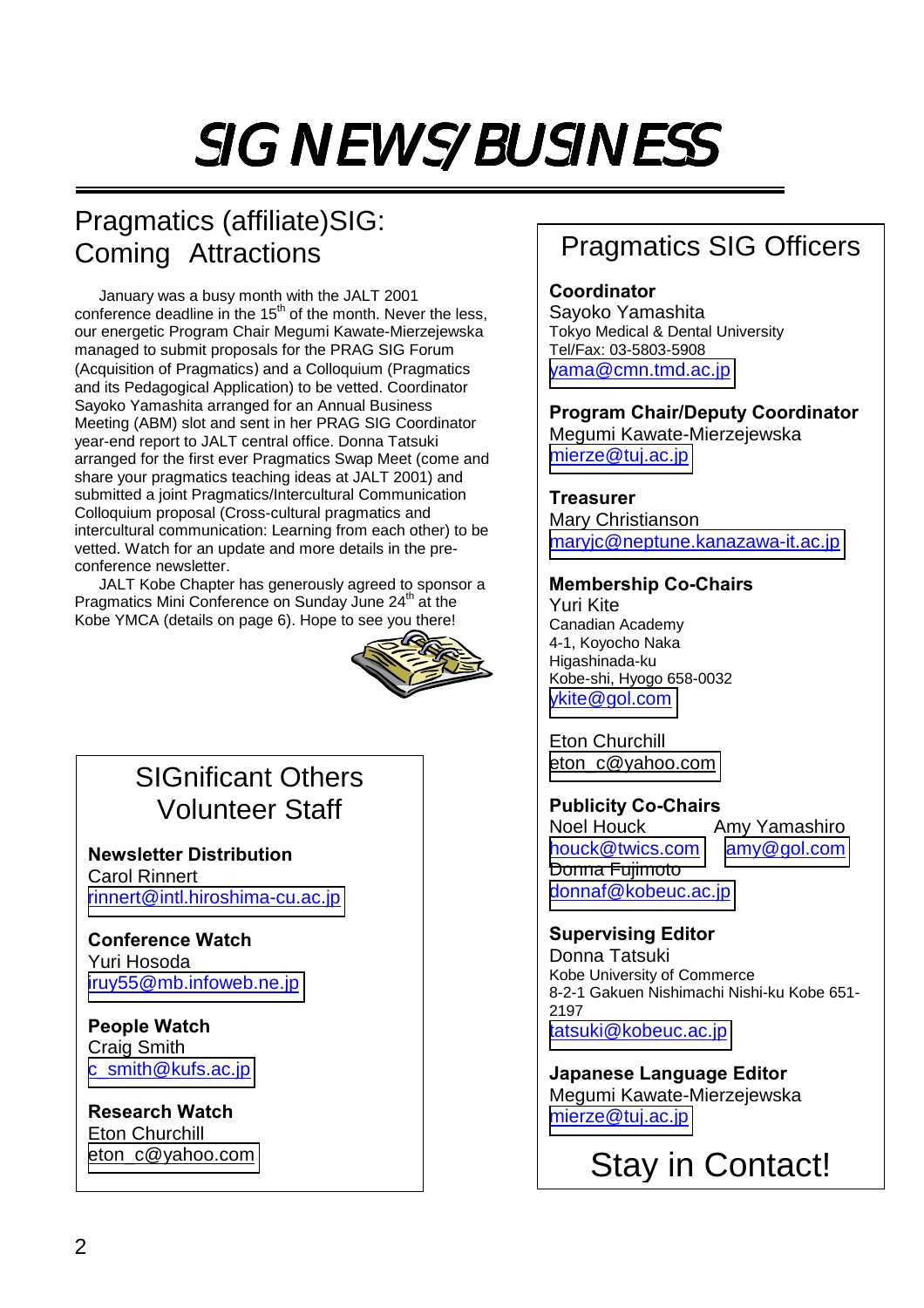# WEB WATCH

# Hot Sites

丹丹丹

## **Pragmatics**

This site created by Shaozhong Liu, is packed with information under headings such as:

- $\Diamond$  What is Pragmatics?
- $\diamond$  Textbooks on Pragmatics<br>  $\diamond$  Deixis (the-state-of-the-ar
- $\diamond$  Deixis (the-state-of-the-art articles)<br>  $\diamond$  Context and Meaning (the-state-of-
- Context and Meaning (the-state-of-the-art articles)
- $\Diamond$  Speech Acts (the-state-of-the-art articles)
- $\div$  The CI (Conversational implicature) & the CP (Cooperative Principle) (the-state-of-the-art articles)
- $\div$  The PP (Politeness Principle) & Cross-Cultural Pragmatics (the-state-of-the-art articles)
- $\Diamond$  The RT (Relevance Theory) & Cognitive Pragmatics (the-state-of-the-art articles)
- $\div$  The CA (Conversational Analysis) (the-state-ofthe-art articles)
- $\Diamond$  Societal Pragmatics (the-state-of-the-art articles)
- Interactant as Learner & Interlanguage & Experimental Pragmatics (the-state-of-the-art articles)

<http://www.wfu.edu/~liusx/pragmatics.html>

#### 小舟の

### **Intermundo On-Line Journal for Intercultural Communication**

You owe it to yourself to visit this site and browse the sections and links such as:

- $\Leftrightarrow$  Features
- $\Leftrightarrow$  Research
- $\Leftrightarrow$  Education
- $\Leftrightarrow$  Books<br> $\Leftrightarrow$  News
- $\diamond$  News<br> $\Leftrightarrow$  Confe
- **Conferences**
- $\Leftrightarrow$  Specials<br>  $\Leftrightarrow$  Links
- $\Leftrightarrow$  Links<br>  $\Leftrightarrow$  Interc
- Intercultural FAQs

<http://intermundo.net/index.shtml>

小舟の

## **Conversational Implicature (Glossary Entry) University of Western Australia**

Includes: Grice's Cooperative Principle, The Cooperative Principle, and Flouting the Maxims, [http://www.arts.uwa.edu.au/LingWWW/LIN101-](http://www.arts.uwa.edu.au/LingWWW/LIN101-102/NOTES-101/implica...) [102/NOTES-101/implicature.html](http://www.arts.uwa.edu.au/LingWWW/LIN101-102/NOTES-101/implica...)

# Articles On-line

呼呼

## **Default Semantics, Pragmatics, and Intentions**

## K.M. Jaszczolt

#### University of Cambridge

The paper concerns the division of labor between semantics and pragmatics, discussed mainly in the example of definite descriptions. The status of what is said and what is communicated is subject to debate in the current literature. Three major standpoints can be distinguished in the semantics/pragmatics boundary dispute: (i) traditional semantic ambiguity; (ii) Grice's unitary semantics complemented with conversational implicatures, and (iii) underdetermined semantics in which pragmatic aspects of meaning contribute to what is said. In this paper, I suggest the fourth solution and defend its superiority over the other views.

[http://www.cus.cam.ac.uk/~kmj21/DefaultSeman](http://www.cus.cam.ac.uk/~kmj21/DefaultSemantics.html) [tics.html](http://www.cus.cam.ac.uk/~kmj21/DefaultSemantics.html)

#### 丹伯伯

## **The Semantics-Pragmatics Distinction: What It Is and Why It Matters**

#### Kent Bach

The distinction between semantics and pragmatics is easier to apply than to explain. Explaining it is complicated by the fact that many conflicting formulations have been proposed over the past sixty years. This might suggest that there is no one way of drawing the distinction and that how to draw it is merely a terminological question, a matter of arbitrary stipulation. In my view, though, these diverse formulations, despite their conflicts, all shed light on the distinction as it is commonly applied, in both linguistics and philosophy. Although it is generally clear what is at issue when people apply the distinction to specific linguistic phenomena, what is less clear, in some cases anyway, is whether a given phenomenon is semantic or pragmatic, or both. Fortunately, there are other phenomena that are uncontroversially semantic or, as the case may be, uncontroversially pragmatic. Their example will help us get clear on what the semantics-pragmatics distinction is.

<http://userwww.sfsu.edu/~kbach/semprag.html>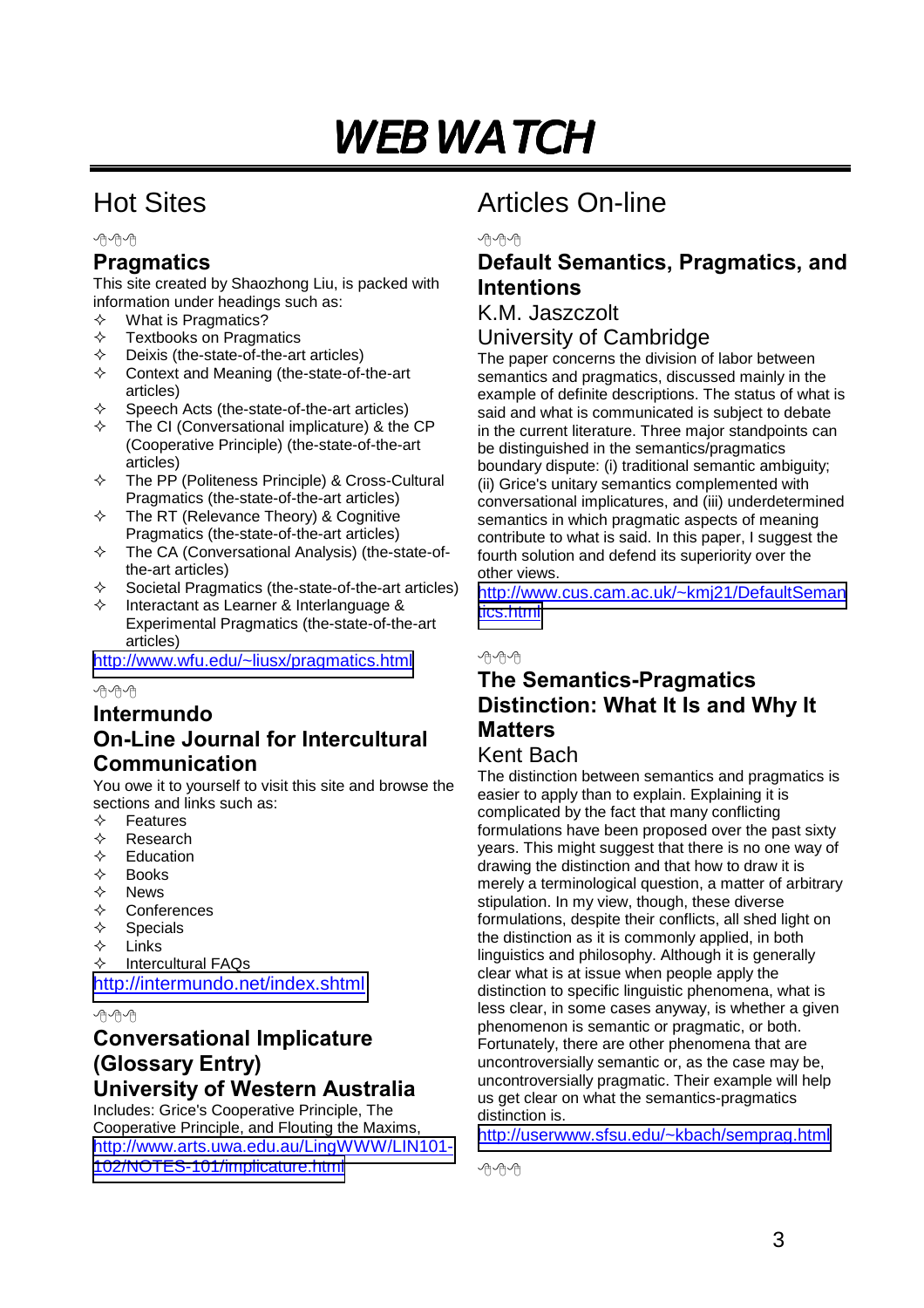## **Conversational Maxims and Principles of Language Planning**

## **Hartmut Traunmũller**

Striking similarities can be observed between Grice's (1967) conversational maxims and Tauli's (1968) principles of language planning: In order to function well, a language must be such that it makes a well behaved conversation possible. Nevertheless, many ethnic languages as well as constructed interlanguages possess features, which are incompatible with these principles. The paper contains an analysis of such cases. <http://www.ling.su.se/staff/hartmut/griceil.htm>

小舟の

## **Pragmatic Strategies in Advertising: Implicatures**

## **Evi Angermaier**

Implicatures bridge the gap between what is literally said and what is meant, suggested, what is implied…When we think of advertisements, we must not forget a typical role played by context here. If an advertiser wants to reach a particular group of people, a particular target group, which forms a community because of their shared knowledge, he has to take this fact into account and has to formulate his message implicitly on the basis of this common knowledge.

[http://www.anglistik.uni](http://www.anglistik.uni-muenchen.de/~linguistics/adpapers/ange...)[muenchen.de/~linguistics/adpapers/anger/anger.htm](http://www.anglistik.uni-muenchen.de/~linguistics/adpapers/ange...)

丹中内

#### Address Forms and Politeness

#### Shaw N. Gynan

In English, the second person is limited to a few verb forms and some pronouns. In other languages, other words also show second person agreement. In Spanish, for example, subject and object pronouns, verbs, and possessive adjectives in Spanish indicate the social relationship between the speaker and the person to whom s/he is addressing her/himself. And all of these words in the second person must show whether there is a relationship of solidarity or not with the addressee.

<http://www.ac.wwu.edu/~sngynan/slx11.html>

#### 丹中内

## **Interpretation and Indeterminancy in Discourse Analysis**

Steve Hoenisch

This essay has several objectives. The first section seeks to address a few of the theoretical issues that underlie the general framework of discourse analysis as presented in Deborah Schiffrin's book *Approaches to Discourse* and how those issues relate to interactional sociolinguistics and speech act theory. I will discuss what I believe to be the most prominent issues, explaining why they are problematic for developing analyses of discourse. In the second section, I will briefly apply two approaches to discourse -- speech act theory and Gumperz's version of interactional sociolinguistics -- to a short conversational exchange between a teacher and a pupil in order to compare, quite generally, the utility of each approach and to provide support for the theoretical positions I laid out in the first section. [http://www.criticism.com/da/da\\_indet.html](http://www.criticism.com/da/da_indet.html)

#### $\oplus \oplus \oplus$

## **The Jerry Springer Show Takes On The Cooperative Principle**

#### Cathleen O'Brien

The recent phenomenon of panel talk shows in our culture would seem to provide for occurrence of the Cooperative Principle (CP) (Grice). The shows use the format of hosting a panel of guests who is asked questions by the host. My observations of The Jerry Springer Show however, seem to challenge the Cooperative Principle.

<http://www.iso.gmu.edu/~lingclub/cathleen.html>

#### 小舟の

## **'Still Waters Run Deep' - Proverbs About Speech And Silence: A Cross-Linguistic Perspective**

#### Jonathan Charteris-Black

This paper proposes that such proverbs about speech and silence comprise a proverb type. There have been various attempts to establish a system for the cross-linguistic comparison of proverbs.

[http://info.utas.edu.au/docs/flonta/DP%2C1%2C2%2](http://info.utas.edu.au/docs/flonta/DP%2C1%2C2%2C95/SPEECH_SILE...) [C95/SPEECH\\_SILENCE\\_PROVERBS.html](http://info.utas.edu.au/docs/flonta/DP%2C1%2C2%2C95/SPEECH_SILE...)

#### 丹丹

## **Corpus Approach to Research and Teaching: Intercultural Communicative Competence**

## Winnie Cheng

This paper describes the use of the corpus approach in research and teaching in the area of intercultural communication taking place Hong Kong. The paper begins with a description of the corpus design criteria, then discusses some features which characterize intercultural communicative competence being examined in the study. The second part of the paper focuses on describing the findings regarding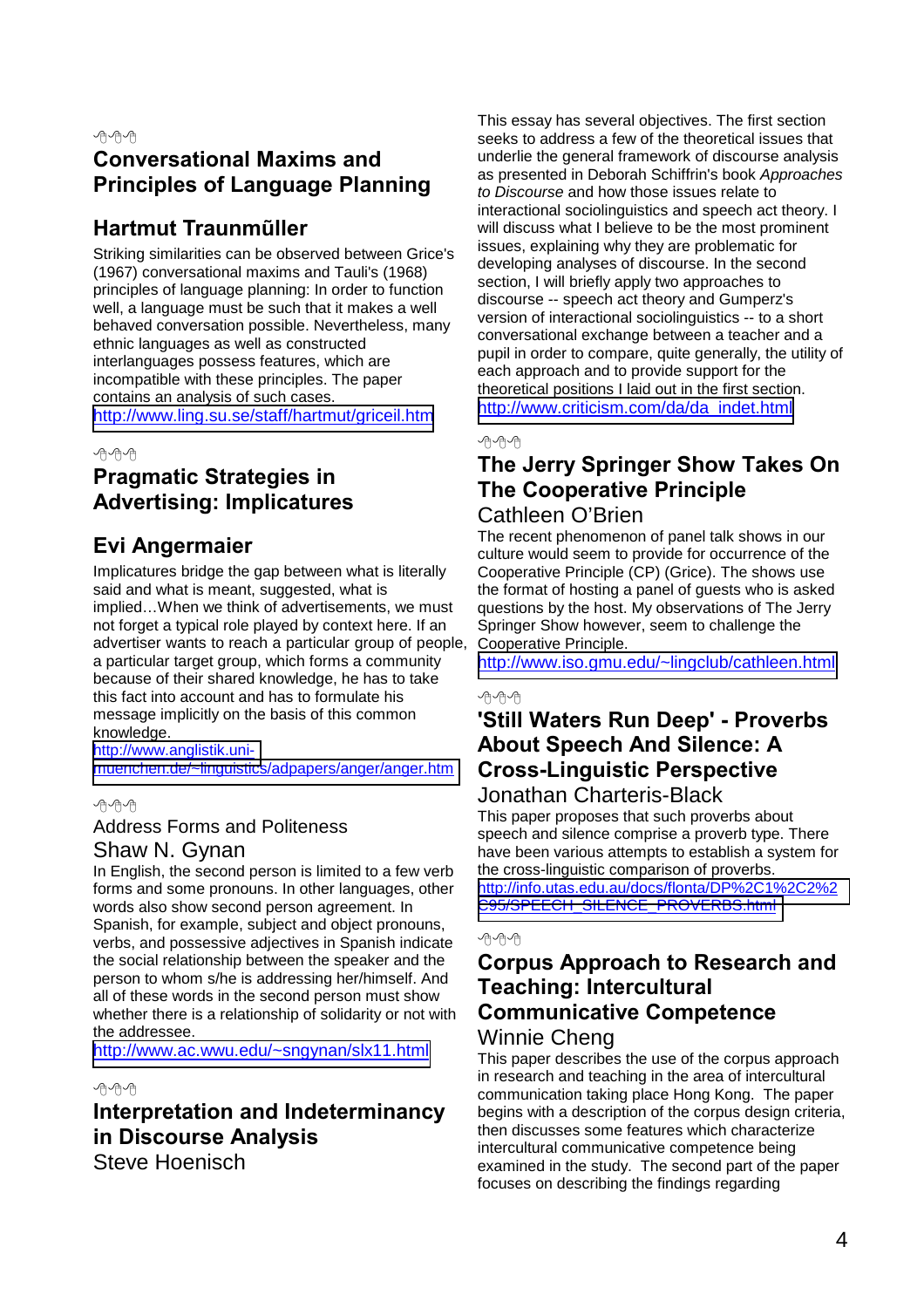indirectness manifested in the corpus and suggests some instructional implications. <http://users.ox.ac.uk/~talc98/cheng.htm>

#### 丹の内

## **Widening the Lens of Language and Gender Research: Integrating Critical Discourse Analysis and Cultural Practice Theory**

#### Kathryn Remlinger

Two related approaches to the constitution of ideology, critical discourse analysis (CDA) and cultural practice theory (also known as performance theory), could bring to language and gender research a wider lens from which to view not only the descriptions of this interface, but also from which to explain how and why these ideologies are constituted. Both approaches investigate the construction of ideology as lived practice within specific contexts, and both address this investigation from a critical perspective, yet the emphasis of CDA tends to be on the reproduction and production of class structures through language of elites, and that of practice theory typically investigates the production, reproduction of and resistance to cultural meanings through the everyday experiences, including language, of nonelites. Below I discuss the framework of each approach in relation to developing analyses of gender and language.

[http://viadrina.euv-frankfurt](http://viadrina.euv-frankfurt-o.de/~wjournal/heft1_99/remlinger...)[o.de/~wjournal/heft1\\_99/remlinger.htm](http://viadrina.euv-frankfurt-o.de/~wjournal/heft1_99/remlinger...)

#### 小舟の

## **What Is Meant by "Discourse Analysis"?**

#### Stef Slembrouck

One may usefully start from the following quotation from M. Stubbs' textbook (Stubbs 1983:1), in which discourse analysis is defined as (1) concerned with language use beyond the boundaries of a sentence/utterance, (2) concerned with the interrelationships between language and society and (3) as concerned with the interactive or dialogic properties of everyday communication.

<http://bank.rug.ac.be/da/da.htm>

#### 丹丹丹

### **Towards an analysis of multi-party discourse**

## **Robert Malouf**

This paper argues that moves in discourse are directed at participant roles

(i.e., addressee) rather than at individual participants. This separation of participants from roles will allow DA-type analysis to be applied to multi-party discourse without significant revision. <http://hpsg.stanford.edu/rob/talk/talk.html> 丹丹内

#### **Intimidation and Embarrassment in Conversations of Dickens' Novels**  Deniz Tarba Ceylan

- Introductory
	- Definition of "Intimidation"
	- "Face Threats" in Dickens
	- "Face Threats" in David Copperfield
	- "Face Threats" in Pickwick Papers
	- "Face Threats" in The Old Curiosity Shop and Little Dorrit
- **Works Cited**

[http://www.thecore.nus.edu.sg/landow/victorian/](http://www.thecore.nus.edu.sg/landow/victorian/dickens/turkey/t...) [dickens/turkey/turlit16.html](http://www.thecore.nus.edu.sg/landow/victorian/dickens/turkey/t...)

#### 小舟の

#### Facing the Issue Ashleigh Merritt

In this article, I talk about face and the role that it plays in so many aviation situations -- captain-first officer interactions, the cockpit-cabin interface, LOFT debriefings, and multi-national crews, to name a few. I am going to present some recent theorizing on the concept of face, and then I hope by my examples to convince you of its presence and application in the aviation environment. Although its origin is attributed to China, the concept of face is now recognized as a universal phenomenon. As T. S. Eliot writes, we all have a public countenance that we present to the world. Face is the public self image we wish to claim for ourselves (Goffman, 1967) - the way we would like others to think of us. Everyone wants to avoid embarrassment, maintain self-respect, and project a positive self-image in social interactions.

[http://www.psy.utexas.edu/psy/helmreich/advofa](http://www.psy.utexas.edu/psy/helmreich/advoface.htm) [ce.htm](http://www.psy.utexas.edu/psy/helmreich/advoface.htm)

#### 丹伯伯

## **Politeness and speech acts**

L. Ardissono, G. Boella and L. Lesmo In this paper, we propose a logical description of the mechanisms, which cause a speech act to be impolite, and of how the indirect expressions may prevent speakers from offending their partners. We specifically focus on conventional indirect speech acts, providing a formal framework to recognize the beliefs underlying them and the way in which the possible offenses produced by communicative actions may be blocked by using politeness techniques.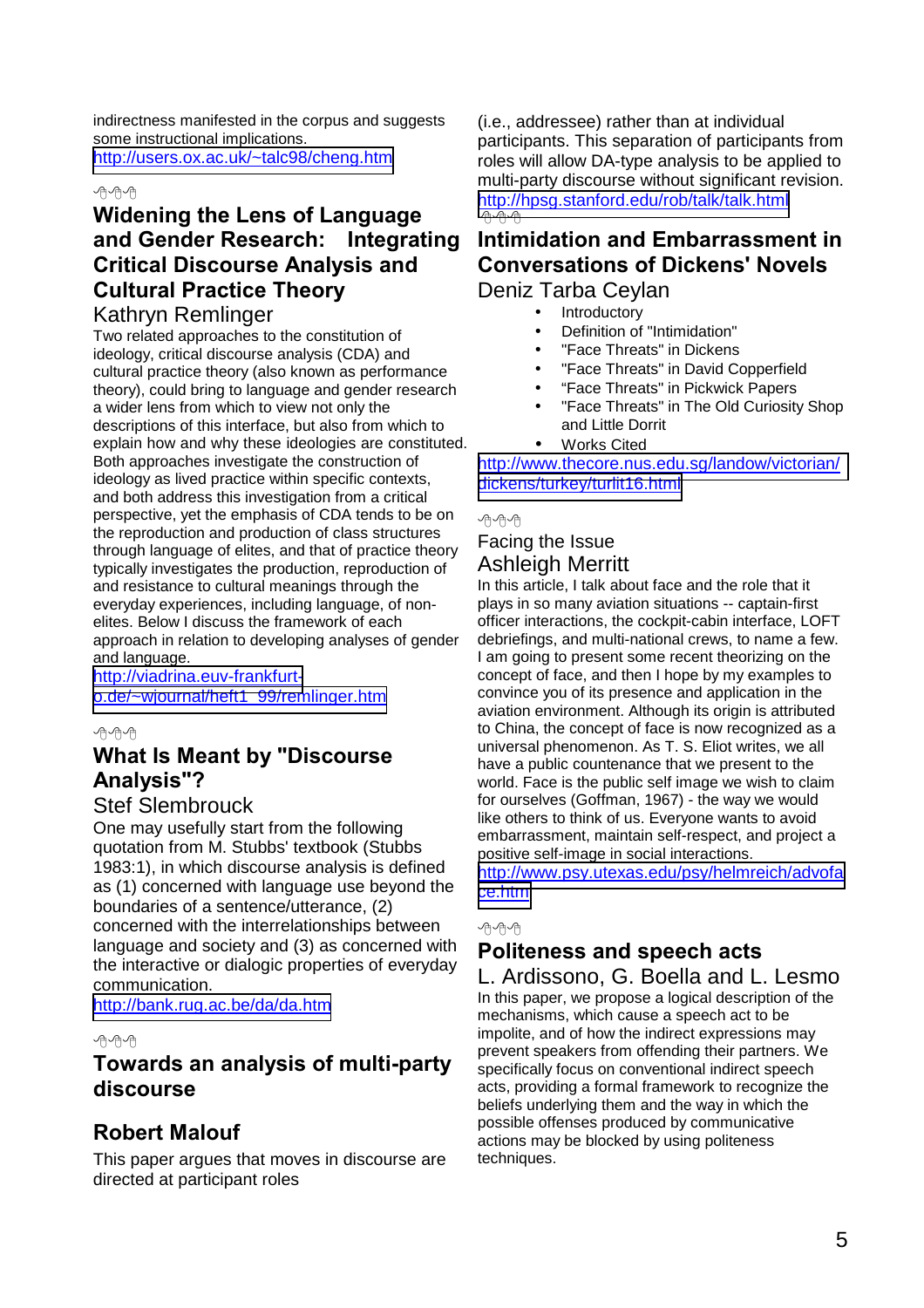[http://www.di.unito.it/~guido/um](http://www.di.unito.it/~guido/um-workshop/politeness-and-speech...)[workshop/politeness-and-speech-acts.html](http://www.di.unito.it/~guido/um-workshop/politeness-and-speech...)

#### 丹丹丹

## **Death, taxes and jeopardy: Systematic omissions in EFL texts, or life was never meant to be an adjacency pair**

## **Ruth Wajnryb**

This paper asks: what can we learn about language learner empowerment by examining sample EFL texts? The approach inquires less about what there is than about what is missing. By considering omissions to be systematic and therefore meaningful, we see that the world laid out for the learner is a very particular one: it is safe, clean, harmonious, benevolent, undisturbed, and PG-rated. What is absent is significant: jeopardy, face threat, negotiation, implicature (or implied meaning) and context. What is present is harmony, non-threat, nonnegotiability and explicit, context-independent meaning. The question we must ask is whether this version of the social world in any way empowers our learners.

[http://www.canberra.edu.au/uc/educ/crie/1996-](http://www.canberra.edu.au/uc/educ/crie/1996-1997/ieej2/ruthwi2...) [1997/ieej2/ruthwi2.html](http://www.canberra.edu.au/uc/educ/crie/1996-1997/ieej2/ruthwi2...)



## **Pragmatic markers and sociolinguistic variation: a corpusbased study**

#### Gisle Andersen

t is a well known fact that the speech of the younger members of a speech community is in many respects different from the speech of adults. This is taken to reflect adolescents' desire to express peer group conformity and, accordingly, to mark themselves off from the parent generation in terms of language. Previous sociolinguistic research has, however, been primarily concerned with how this affects vocabulary and certain grammatical and phonological variables. So far, age-specific variation in terms of pragmatic variables and discourse features has not been accounted for. The existing sociolinguistic descriptions of the speech of teenagers and adults are inadequate, since they fail to account for the pragmatic aspects of communication.

<http://www.hf.uib.no/hfolk/henga/Project.html>



## 小舟の **The Computer-Mediated Communication, A New Way of Understanding The Language**

Maria Valentina Noblia

This project (that is in a development stage) is intended to research, from the Discourse Analysis (an area within Linguistics) as theory and method (qualitative), what happens with the "Computer-Mediated Communication" (the communication that takes place between people through the computer) and the language, in order to compare them later on with the traditional forms of communication and linguistic exchange.

<http://www.sosig.ac.uk/iriss/papers/paper22.htm>

心内心



PAC3 is the third Pan-Asian Conference and is scheduled for November 22-25, 2001 in Kokura, Japan at the Kitakyushu International Conference Center under the program banner: 2001: a language odyssey. JALT joins with its partners ThailandTESOL, KoreaTESOL, the English Teachers Association Republic of China and the [Russian] Far Eastern English Language Teachers' Association and receives support from IATEFL and TESOL International to host this international language teaching and learning conference and educational materials exhibition



<http://jalt.org/jalt2001/>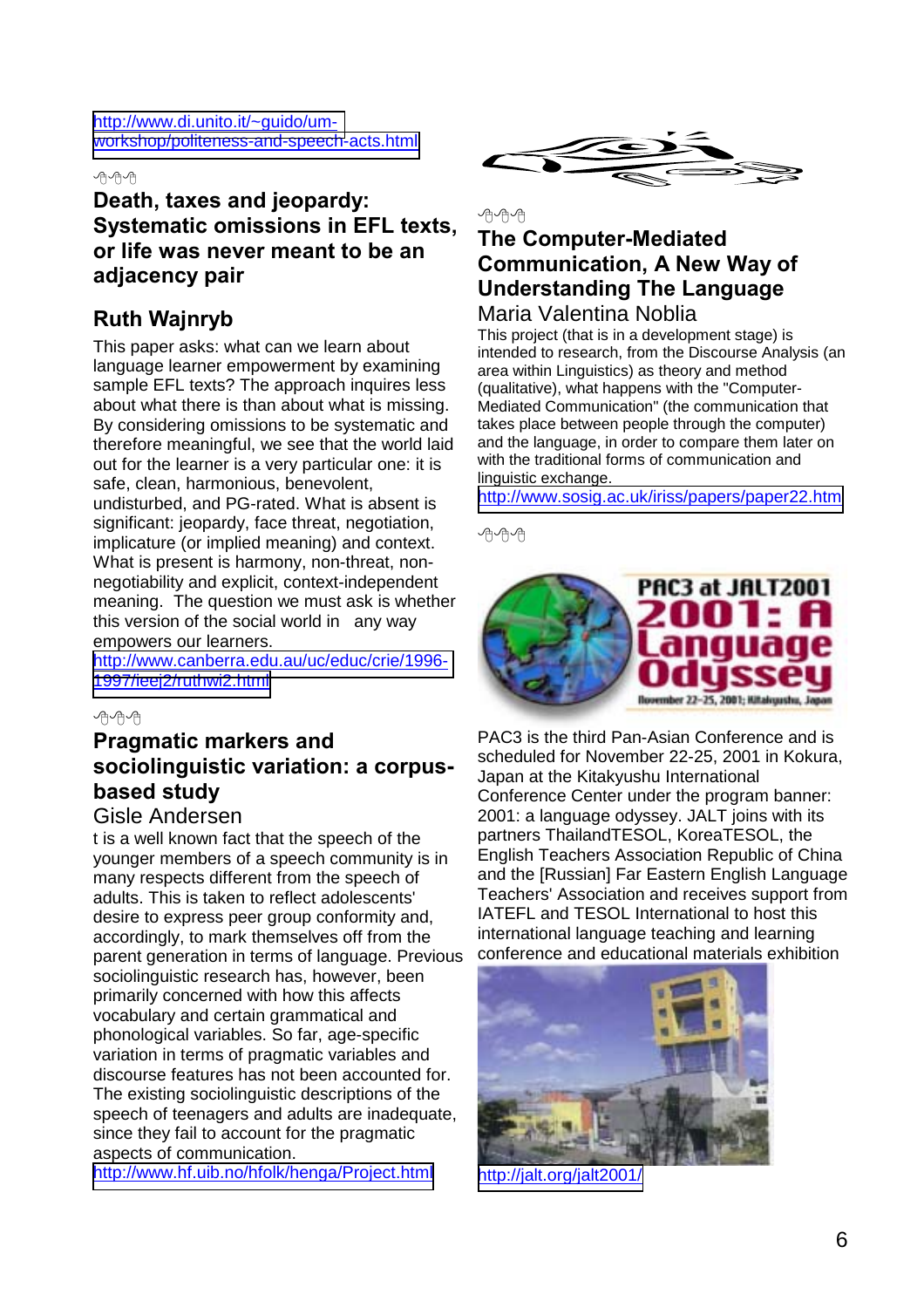# CONFERENCE WATCH

#### **June 24, 2001, Kobe YMCA Kobe JALT Chapter Sponsored Pragmatics SIG Event**

#### 12:00-3:00

PAPERS (20 minutes with 10 minutes Q&A)

- (1) David Woodfield, "Talking about talk again: Taking a Vygotskian approach to the learning of pragmatics"
- (2) Jack Berrow, "Pragmatics and the Development of Fluency"
- *(3)* Brent Poole, "Speech Acts in Non-Synchronous Computer Mediated Communication"
- (4) Rieko Matsuoka, "Gender variation on compliment exchange"
- *(5)* Yuri Kite and Keiko Sakui "Pragmatic studies on immersion students, or on teaching (hands-on tasks) at a college level"
- *(6) Donna Tatsuki, "The place of pragmatics in the teaching of language and culture"*

3:00-4:30 WORKSHOP The Contrast Culture Method

The Contrast Culture Method developed from a research and training project in the 1960s by a team, which included Dr. Edward Stewart. Since then many of the method's features have been incorporated in the field of intercultural training, while the method itself is still not widely known. This method tests people's intercultural and interpersonal skills as they work together facing a real life issue. The method is particularly suited for the Japanese context.

Donna Fujimoto, Kobe University of Commerce Naoko Oka, Intercultural Institute, Antioch program



## *PRAGMATICS SIG Sponsored Presentations*

**Pragmatics forming SIG AGM** (Sunday; Room No.: AIM 3B; Time: 10:00 - 10:45:00) Pragmatics forming SIG will have an annual meeting. Agenda includes annual reports from the coordinator, supervising editor, program chair/deputy coordinator, publicity co-chairs, treasurer, and membership co-chairs.

#### **Acquisition of Pragmatics: N-SIG Forum**

**(**Saturday; Room No.: AIM 3B; Time: 3:00 - 16:45:00

This Forum focuses on the acquisition of pragmatics as shown by longitudinal and crosssectional studies on young learners and adults. The first speaker Mariko Achiba examines the acquisition of requests in a child learning English as a second language. The developmental profile demonstrated that strategies and their linguistic exponents developed in a steady pattern of four phases. The findings indicated that the developmental pattern of request realization varied substantially according to the goals of the request. The second speaker Ken Rose discusses the design of pragmatics production tasks in research on the development of English pragmatics by learners ages 7 to 17 in Hong Kong. The third speaker Donna Tatsuki presents a re-analysis of data of Rosenzweig's psychological projective test from a pragmatic development perspective with particular attention to complaints, requests and apologies. The fourth speakers Sayoko Yamashita and Martin Willis discuss the acquisition of JSL refusal pragmatics by 33 learners of Japanese at three proficiency levels (11 learners in each level) using role-play tests. The study shows that the learners of higher language proficiency use more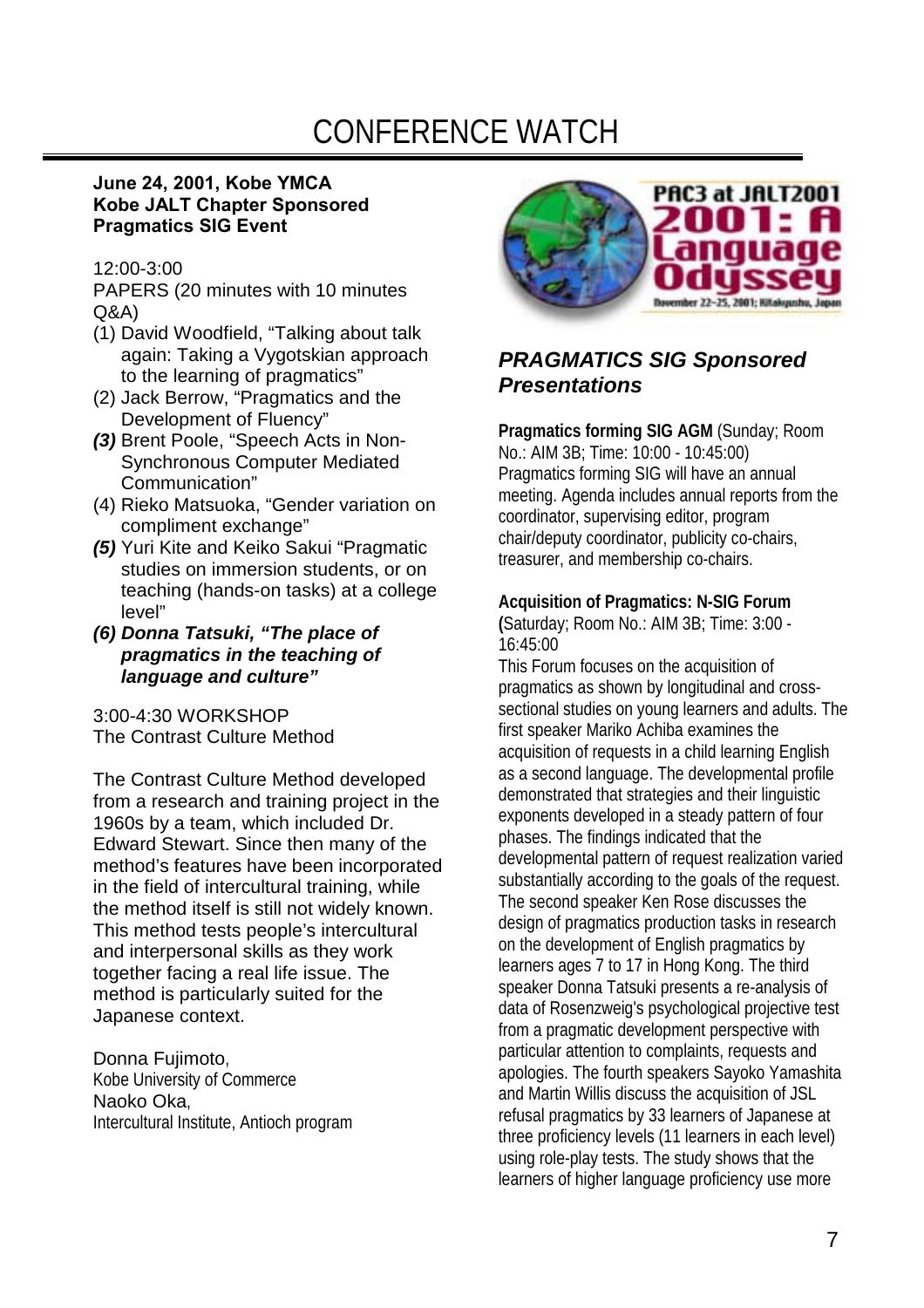native-like refusal strategies. Gabriele Kasper as a discussant summarizes each paper and discusses the implications in terms of acquisition of pragmatics.

*Bio Data: Michiko Achiba, Woman's Christian University; Kenneth R. Rose, City University of Hong Kong; Donna Tatsuki, Kobe University of Commerce; Sayoko Yamashita & Martin Willis, Tokyo Medical and Dental University & Woman's Christian University; Discussant: Gabriele Kasper, University of Hawaii at Manoa* 

#### **Can pragmatics be learnt in foreign language classrooms? Chap/N-SIG Sponsored** (Saturday;

Room No.: AIM 3B; Time: 5:00 - 17:45:00) According to a widely held belief, learning pragmatics in foreign language classrooms is notoriously difficult if not impossible. The author will examine what data-based studies tell us about opportunities for learning L2 pragmatics in foreign language contexts. The research to be discussed is of two main types: studies that observe classroom interaction as it happens when no particular focus on pragmatics is adapted, and studies examining the effect of planned instructional intervention on students' learning of the targeted pragmatic feature. Several recommendations for teaching pragmatics in foreign language settings will be given. *Bio Data: Gabriele Kasper, University of Hawaii at Manoa* 

**Pragmatics SIG Swap Meet (**Saturday; Room No.: AIM 3B; Time: 6:00 - 18:45:00) Although most people are very tolerant of grammatical mistakes made by a second or foreign language speaker, the same folks may react harshly to pragmatic errors, no matter how innocent. Members of Pragmatics SIG will demonstrate various ways to approach the teaching of

pragmatics at beginner intermediate and advanced levels. Come and share your ideas too! *Bio Data: Donna Tatsuki, Kobe University of Commerce* 

#### **Pragmatics and its Pedagogical Application -**

**Colloquium** (Day: Sunday; Room No.: 33A; Time: 9:00 - 10:45:00)

Pragmatic competence is based on a system of values expressed through cultural norms and continues to develop throughout a person's life. The successful learning of a second language must therefore include opportunities to develop L2

pragmatic competence. The papers presented in this colloquium address the issue of how to effectively teach pragmatics in a second language classroom by examining relevant current research.

The first paper looks at the use of scaffolding as a means to encourage pragmatic acquisition within the framework of Vygotsky' theory of the "zone of proximal development" (ZPD). Scaffolding has been well documented in first and second language research as an important means of introducing and consolidating new expressions and conversational routines (Ellis, 1985; 1994). Transcription analyses of role-play data in a JFL classroom revealed various examples of scaffolding that helped learners to acquire Japanese pragmatic formulaic expressions.

The second paper investigates the effects of interactional tasks when the learners are provided with explicit metapragmatic explanations. Current research indicates that explicit instruction of metapragmatics positively influences the success of communication in a target language (Rose & Kasper, 1999; Takahashi, in press). The presentation will also offer guidelines for beneficial pragmatic classroom tasks.

The third paper focuses on consciousnessraising tasks aimed at making learners more aware of mismatches between their L1 pragmatic norms and those of the L2. This research on requestrefusal interactions indicates that consciousnessraising tasks that provide learners with explicit pragmatic knowledge are highly effective. The discussant will conclude the session with summary and evaluative comments.

*Bio Data: Yamashita Sayoko, Tokyo Medical and Dental University, Fu Akemi, University of Hawaii at Manoa, Sato Keiko, Nagoya Women's University, Kawate-Mierzejewska Megumi, Temple University Japan, Tatsuki Donna, Kobe University of Commerce* 

#### **Pragmatics and Intercultural Communication Compared- Colloquium** (Friday; Room No.: 32A; Time: 3:30 - 17:15:00)

Cross-cultural pragmatics" and "intercultural communication" are terms that are often used in language teaching circles yet it is not entirely clear how these terms differ and where they overlap. The session will begin by viewing a role-play and followup interviews based on the "Contrast Culture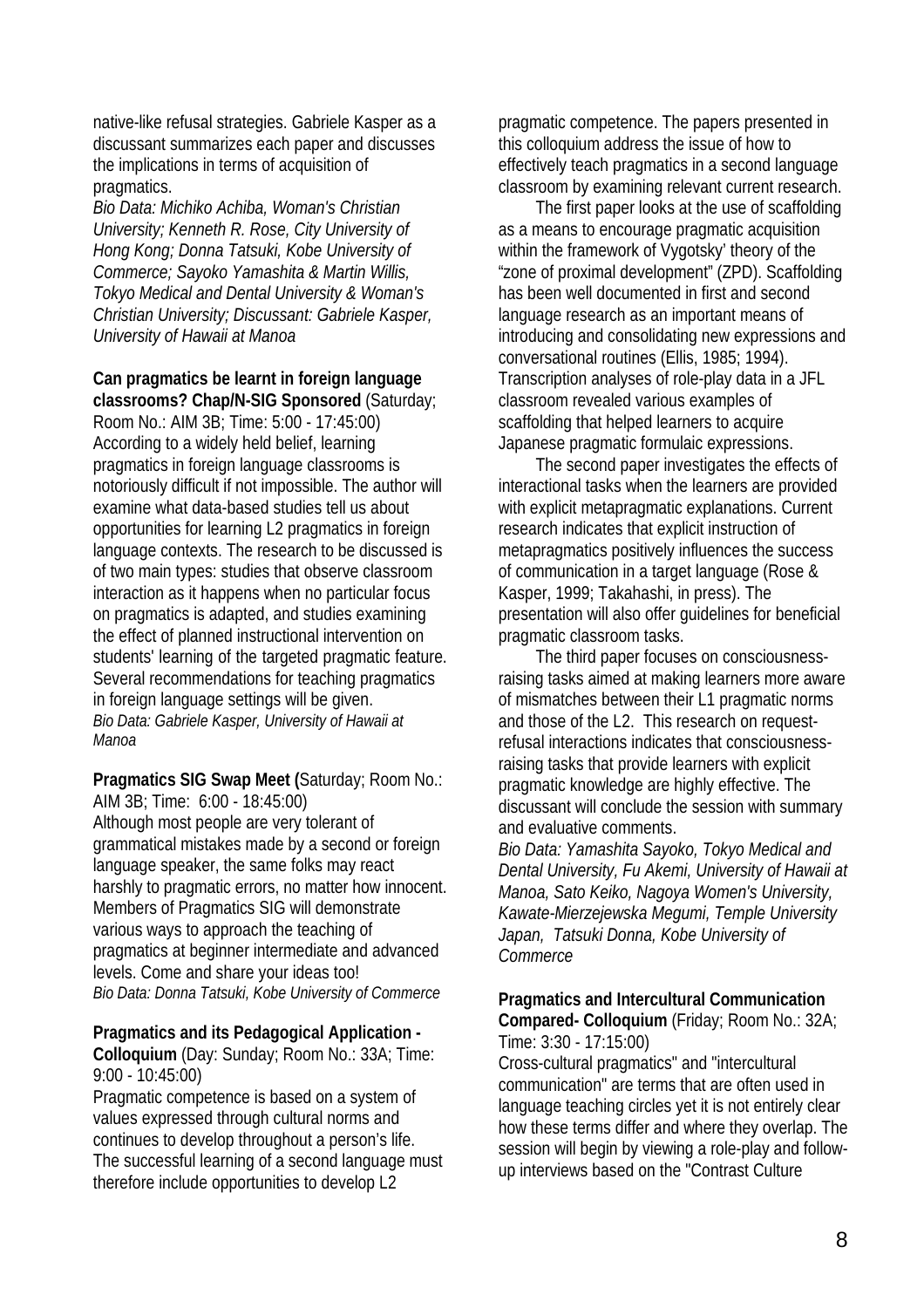Method" developed by Stewart in the early 1960's. The role-play will provide data for the second stage, analyses from pragmatic and intercultural perspectives. For example, a pragmatic analysis could examine power relations as expressed in turn-taking patterns, gender-based vocabulary choices and gestures or touching. The intercultural perspective may focus on interpreting verbal and non-verbal behaviors based on what is known about the underlying cultural values of the two interlocutors. Facial gestures and touching are two non-verbal means of conveying and maintaining a power relation during an interaction. How this is accomplished in the target interaction will be examined. Interruptions, latching and pauses are devices that can cause an interaction to flow smoothly from turn to turn or make an interaction into a battle for control of the floor. That men and women engage in both convivial and confrontative interactions using these devices is the focus of this analysis. One key to accurately interpreting verbal and non-verbal behaviors is based on considering what is known about the underlying cultural values of the two interlocutors. A guided discussion will mark the third part of the session in which the panel will attempt to locate these analyses on Hofstede's uniqueness continuum which begins broadly as the "universal" aspects of human nature, passes through "specificity to group or category" which is linked with culture and culminates narrowly in "specific to individual" which can be referred to as personality. The session will end with collaborative definitions of "cross-cultural pragmatics" and "intercultural communication" and proposals of areas for joint/cooperative research. *Bio Data: Tatsuki, Donna, Kobe University of Commerce Jungheim, Nicholas, O. Aoyama Gakuin University, Fujimoto, Donna, Kobe* 

*(Sapienti) University.*  PAC3 at JALT2001 anguage. ISSAU **November 22-25, 2001; Kitakyushu, Japan** 

*University of Commerce Ryan, Stephen, Eichi* 

## *Pragmatics Presentations*

#### **Conditions for Other-Repair in NS/NNS**

**Conversation** (Sunday; Room No.: 31; Time: 11:00 - 11:25:00)

This Conversation Analytic study will look at conditions in which other-repair occur in natural NS/NNS conversations in Japanese. The analysis revealed that: the occurrence of other-repair in the NS/NNS conversations was restricted to certain specifiable interactional contexts; and the participants in the data actively oriented to their identities as being NSs and NNSs in the context of other-repair sequences. Contributions of studies of talk-in-interaction to SLA studies are briefly discussed at the end as well. *Bio Data: Hosoda Yuri, Temple University Japan* 

**Gender, Conversational Styles and L2 learning: A case of Japanese learners of English** (Saturday; Room No.: AIM 3B; Time: 9:30 - 9:55:00)

This paper investigates the question of gender and conversational styles in an L2 context for Japanese learners of English. An analysis of recorded L2 mixed gender conversations will suggest that Japanese male learners and female learners use different conversational styles and strategies (selforiented and other-oriented). The paper will conclude by discussing the implications of gender differentiated conversational styles for second language learning and classroom activities. *Bio Data: Hiroko Itakura, Department of English, The Hong Kong Polytechnic University* 

#### **Sociopragmatic Strategy Use in Asian**

**Englishes** (Friday; Room No.: 21B; Time: 1:00 - 13:25:00)

This study investigated strategies used to meet socio-pragmatic needs. For this purpose, a questionnaire survey targeted four different English-speaking regions: Japan, Hong Kong, Singapore, and the U.S. Two speech acts (apology and request) were selected to make cross-regional comparisons of the responses. The findings reveal some clear patterns of variation in strategy use across the regions and suggest several pedagogical implications, including the recognition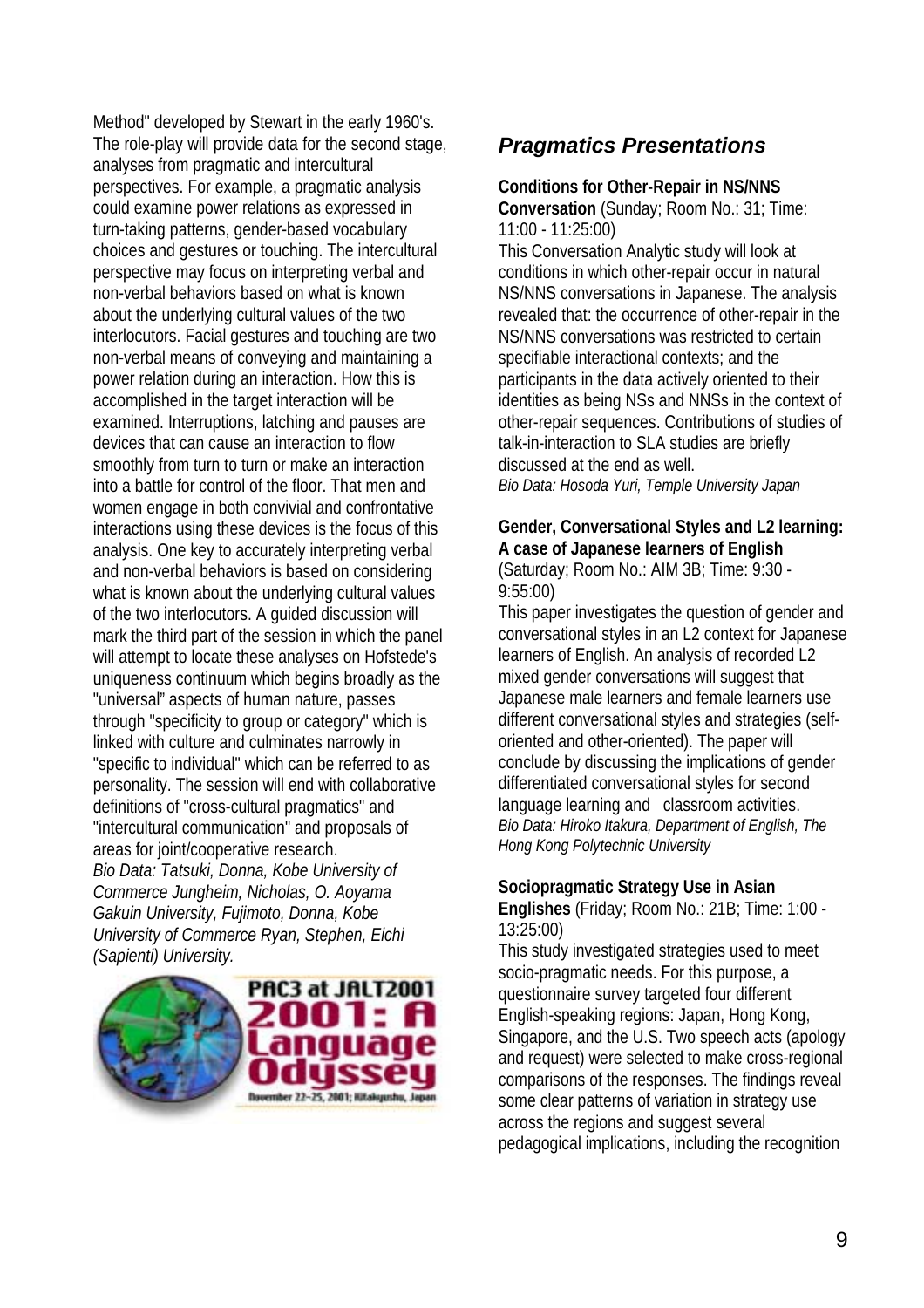of appropriate strategies among speakers of Asian varieties of English.

*Bio Data: Iwai, Chiaki, Hiroshima City University; Carol Rinnert, Hiroshima City University* 

#### **A Child's Ability to Join in Triadic**

**Conversational Interactions** (Sunday; Room No.: 31; Time: 10:00 - 10:25:00)

This paper will show the nature of conversational interaction in a mother-child-sibling and fatherchild-sibling triad, focusing on the development of a second-born child's pragmatic skills over the course of the third year. Analyses revealed that triadic interactions were nearly twice as long as dyadic interactions and different maternal and paternal interaction styles were observed. The findings suggest that the triadic interactions may give a child a richer language-learning environment for promoting child language socialization. *Bio Data: Kasuya Hiroko, Bunkyo Women's University; Uemura Kayoko, Bunkyo Women's University* 

#### **Discourse Analysis in the Conversation**

**Classroom** (Saturday; Room No.: 31; Time: 4:30 - 16:55:00)

This presentation argues that Discourse Analysis offers great potential in developing models of conversation suitable for Japanese and other EFL learners. Focusing on a comparison between a text-book "game-show" and a transcription from a real one the presenter illustrates how spoken discourse analysis may be used to highlight important features of conversation overlooked by grammatical models. Classroom activities are introduced which encourage a focus on developing conversation and language skills in English. *Bio Data: Patrick Kiernan, Shumei University* 

## **Functions of Japanese** *ne* **and its Korean**

**Equivalents** (Friday; Room No.: Room 31; Time: 6:30 - 18:55:00)

The presenter will investigate the differences and similarities between Japanese sentence-final particle ne and its Korean equivalents from a functional point of view. The presenter will argue, by referring to the data collected from 15 Japanese novels and their Korean translated versions (822 expressions), that the functions of ne (5 different functions based on the Shared Information Theory) are realized in a variety of Korean equivalents, rather than one absolute equivalent. Bio Data: Angela (A Jeoung) Kim, Australian National **University** 

#### **Crossing Over: Implementing Pragmatic Tasks**

(Sunday; Room No.: 11; Time: 9:00 - 9:45:00) This presentation is about the process and problems of using six pragmatic tasks: written discourse completion tasks, multiple-choice discourse completion tasks, oral discourse completion tasks, discourse role-play tasks, discourse self-assessment tasks, and role-play self-assessments. The presenter will discuss the advantages and disadvantages to each task and the problems of developing effective material and real interactive competency in students who are at the novice and intermediate levels. *Bio Data: Robert Long, Kyushu Institute of Technology* 

**Words CAN Really Hurt You!** (Friday; Room No.: 21B; Time: 6:00 - 18:45:00)

Discussion and shared activities will focus on the "heart" - language connection and the need to teach our students to be very aware of the power of their words. How the words that they choose to use can contribute to building positive relationships or can have quite the opposite effect. *Bio Data: Donna J.McInnis, Soka University* 

#### **Gender Representation in Japanese EFL**

**Textbooks** (Saturday; Room No.: Event Hall; Time: 3:00 - 17:00:00)

This poster session presents the findings of an analysis of gender representation in the seven approved English textbooks series for Japanese junior high schools. Although there was no significant difference in the linguistic features in overall texts, some texts contain gender-biased implicit messages. Researchers also present a checklist of criteria to evaluate the text and suggest ways to evaluate ESL/EFL textbooks for gender bias. Specific ideas for classroom activities conclude this session.

*Bio Data: Sano, Fujiko, Surugadai University; Iida, Miyuki, RIkkyo University; Hardy, Thomas; Tamagawa University* 

#### **Teacher-Student Interactions Facilitating SLA**

(Saturday; Room No.: Event Hall; Time: 10:00 - 12:00:00)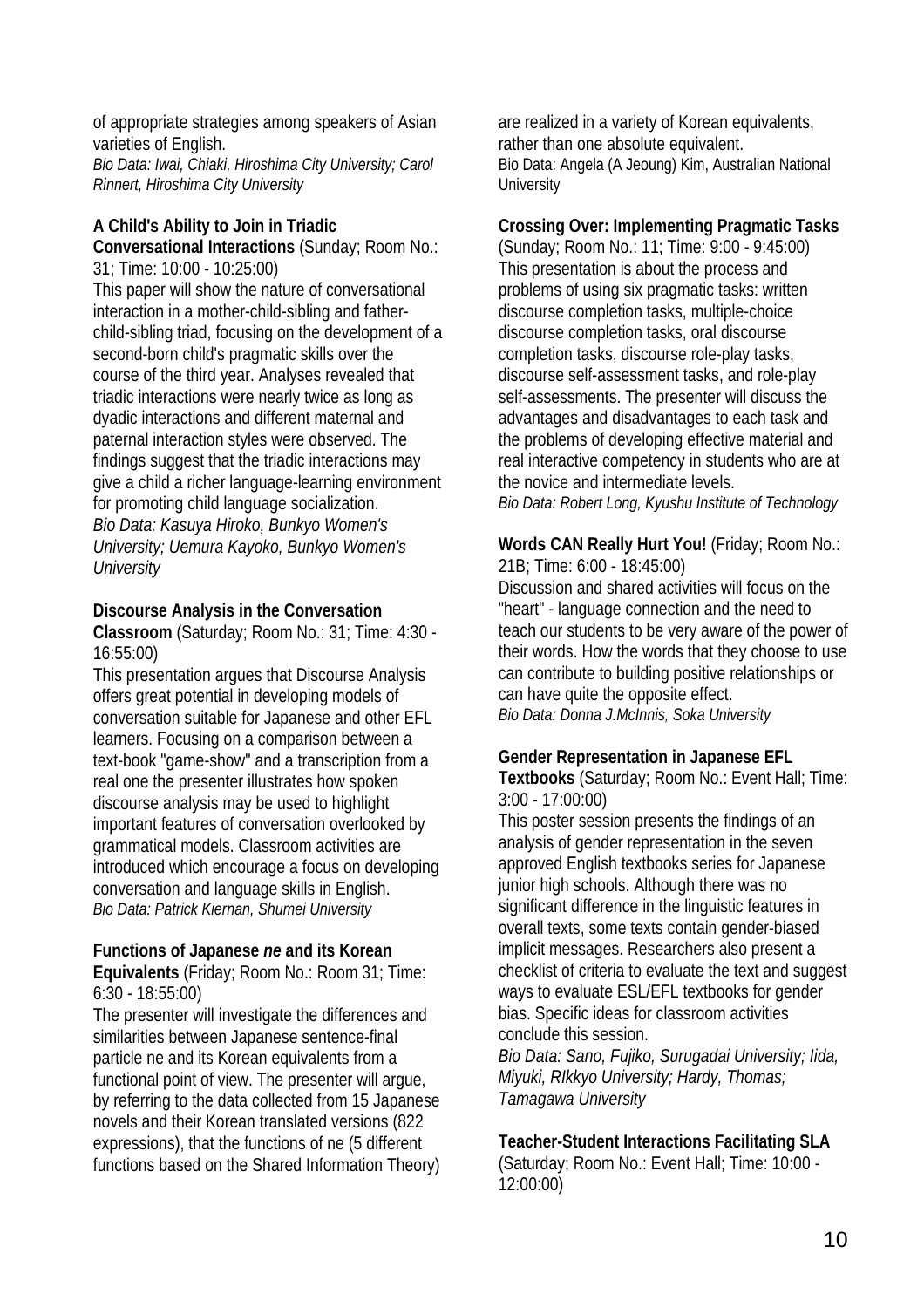Discourse analysis of ESL/EFL classrooms is a systematic description of interactions that occur in ESL/EFL classrooms, and is of great interest in both theoretical and pedagogical perspectives. This study analyzes naturally occurring data of teacherstudent interaction in an EFL classroom at a Japanese university with focuses on backchanneling, turn-taking, interactional modifications, and repair system, and examines what actually happens in the classroom and what features of classroom interaction may facilitate learners' second language acquisition. *Bio Data: Sekigawa Yoko, Ryutsu Keizai University* 

#### **Topic Marking in English Composition by Japanese EFL Learners** (Saturday; Room No.: 22;

Time: 12:00 - 12:25:00) The presenter examined the English daily journals written by Japanese college students learning English, focusing on the semantic relationship of verb and sentence subject. The findings suggest that at the early stage of acquisition some Japanese learners wrongly assume that the topic

component is the exact equivalence of English subject. This implies that the learners must be instructed that there is a clear-cut semantic difference between the subject marker 'ga' and the topic marker 'wa.'

*Bio Data: Miki Shibata, Okinawa University* 

#### **What Do They Think About Women-related**

**Words?** (Saturday; Room No.: AIM 3B; Time: 9:00 - 9:25:00)

Japanese has various words, which describe women. Probably like in many other languages, some of the words could sound derogatory. But the perception may differ from one person to another. The presenter conducted questionnaire research on some words (busu, obasan, etc.) both with and without context. The participants will see how younger Japanese (senior high school, and university students) think on these women related words and how their perception change according to the context.

*Bio Data: Tanaka Noriko, Meikai University* 

#### **How Different Classroom Tasks Influence Grammar Learning** (Friday; Room No.: 31; Time: 3:30 - 15:55:00)

This presentation will explain how 4 different tasks led 25 first-year Japanese university students to notice and use the preverbal frequency adverbs always, often, sometimes, seldom, and never. A discourse analysis of student speech suggests that different task characteristics influenced 1) the frequency of target form usage, 2) the conversational moves featuring the target form, and 3) the use of alternative grammatical forms to fulfill the function of the target form. *Bio Data: Christopher Weaver, Tokyo University of Agriculture and Technology (TUAT)* 

#### **Requests and Negotiation: Developing**

**Pragmatic Skill** (Friday; Room No.: 31; Time: 4:00 - 16:25:00)

This paper examines differences in the use of mitigation devices (e.g softeners, politeness strategies) by native speakers and non-native speakers of English. The comparison revealed important differences between the two groups in both the type and the frequency of mitigating devices, at the level of request strategy, syntactic modifications, lexis and the use of additional propositions in support of their requests. These differences suggest aspects of verbal mitigation, which may need explicit attention in the classroom. *Bio Data: Gillian Wigglesworth, Macquarie University Lynda Yates, La Trobe University* 

#### **Accommodation in Oral Proficiency Interviews**

(Sunday; Room No.: 33A; Time: 11:00 - 11:45:00) This workshop aims to provide participants with awareness of various usage and potential consequences of convergent accommodation/foreigner talk, used by the examiners, during oral proficiency interviews (OPIs). Participants will be given opportunities to think about their repertoire of accommodation exponents, their reasons for using them and presumed consequences. The presenter will share some observations she has made in her study of the discourse of accommodation in IELTS interviews. *Bio Data: Rena Yoshida, Obirin University* 

**Peace, Love and Pragmatics** (Saturday; Room No.: 33A; Time: 6:00 - 18:45:00) Learners of other languages are often frustrated by elements of other languages that seem completely alien in comparison to their own language. In this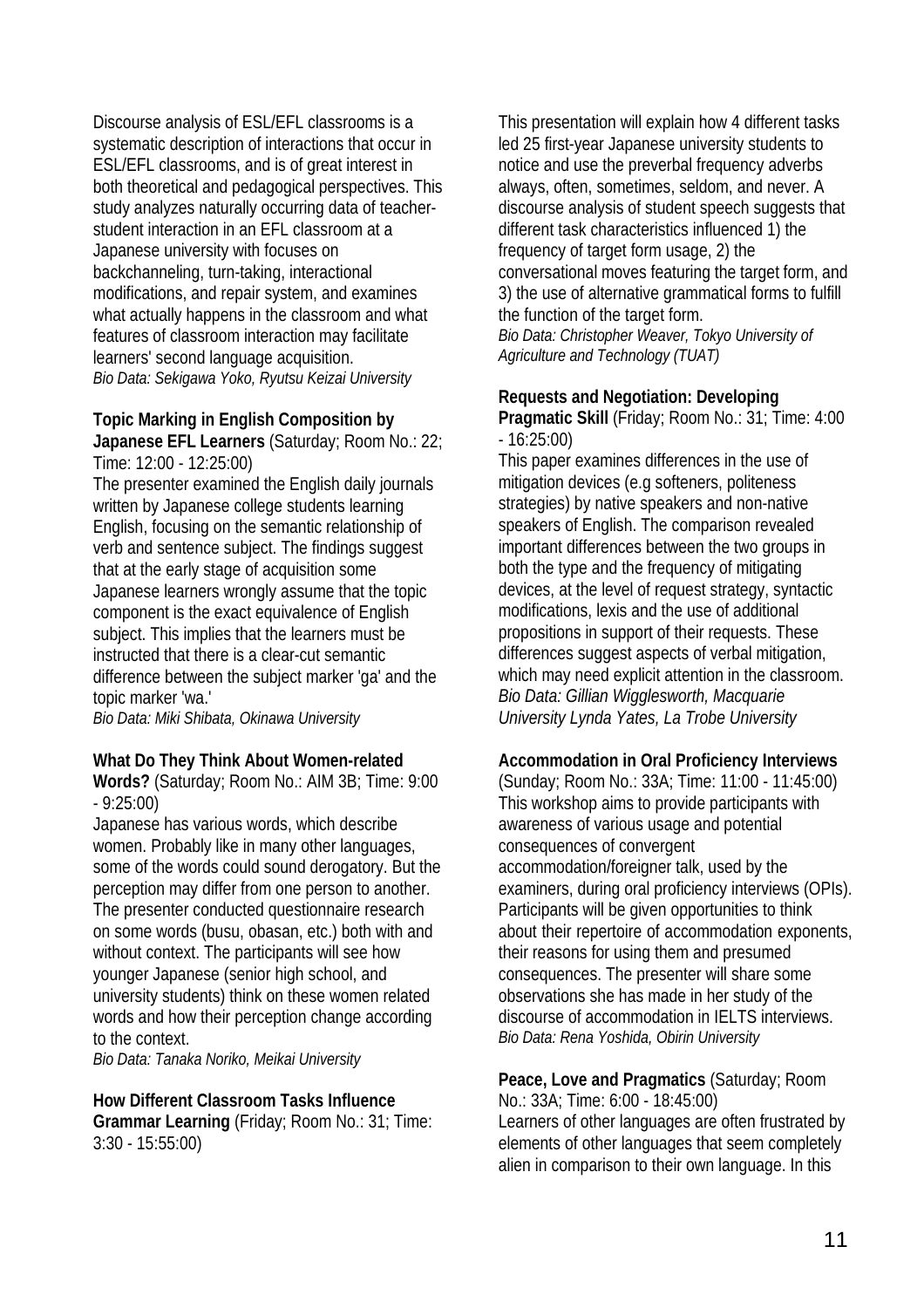paper, the presenter will show how a focus upon pragmatics can help learners acquire practical skills in L2 by noting common, universal features of discourse across languages using Japanese and English as examples.

*Bio Data: Michael Guest, Miyazaki Medical College* 



## **Of Pragmatic Interest**  *(key words in bold)*

#### **Teaching Cross-cultural Communication**

(Sunday; Room No.: 22; Time: 12:00 - 12:45:00) Culture clashes can affect and disrupt business operations for different countries trying to do business together. This presentation introduces an approach to facilitate awareness of group dynamics and related **sociolinguistic skills** needed to solve these **conflicts**. The research is based on a series of discussions on **cross-cultural conflicts** between Japanese students and Scandinavian exchange students in a Japanese university over a two-year period.

*Bio Data: Alan Cogen, Hokkaido Tokai University* 

#### **Conflicting expectations in the ESL classroom**

(Sunday; Room No.: 32B; Time: 1:00 - 13:45:00) Second language learners often have difficulty in meeting teachers' expectations. This may be because the assignments we give, while clear to us, come across as **vague and meaningless** to students. It may also be that teachers assume that students can complete tasks at levels higher than their capabilities. This presentation will explore the **misperceptions in understanding assignments** between teachers and students and will demonstrate activities that allow students to show their true capabilities.

Bio Data: Nanci Graves, Toyo Women's Junior College; Kathie Era, International Christian University

**Interpreting Student Silences** (Saturday; Room No.: 32B; Time: 12:30 - 12:55:00)

The Japanese claim that **silence holds meaning** which is **qualitatively different** than in other cultures. What does it mean when it occurs with great frequency in language classes in Japan? Rather than relying solely on the interpretations of teachers, this paper attempts to listen to student versions of what the **meanings of these silences** are and the **reasons why they occur**. Bio Data: Fujimoto, Donna; Kobe University of **Commerce** 

#### **Using Ethnography to Motivate Authentic**

**Learning** (Saturday; Room No.: AIM 3C;Time: 12:30 - 12:55:00)

Creating authentic learning opportunities that motivate university students in EFL classrooms can be challenging. **Cross-cultural ethnographic projects** stimulate student interest by introducing **choice in topic selection**, research design and implementation. Learners benefit by building skills **to initiate interactions** and gather data from native sources, gaining confidence in **the purposeful use of English**, and developing **sociolinguistic competence**. The presenter will outline a step-by-step approach to ethnography suitable for classroom instruction, offering examples of activities and suggestions for adapting **ethnographic techniques** to various teaching situations.

Bio Data: Dawn Grimes-MacLellan, Konan University

#### **Cross-Cultural Misunderstandings: Is it really a 'culture' problem?** (Saturday; Room No.: 31; Time: 1:00 - 13:45:00)

Michael Guest will demonstrate how many **intercultural misunderstandings** arise not from cultural differences, as is often assumed, but from **failures to apply the norms found in one's own culture** when engaged in inter-cultural communication. Kyung Hee Ok will also demonstrate how misunderstandings often attributed to culture can be better explained by a **speaker's failure to employ common lexical phrases and spoken grammar patterns**, many of which are readily available in the speaker's L1 lexicon. Samples will be provided in English, Japanese and Korean.

*Bio Data: Michael Guest, Miyazaki Medical College Kyung, Hee Ok, PhD Candidate; University of New South Wales*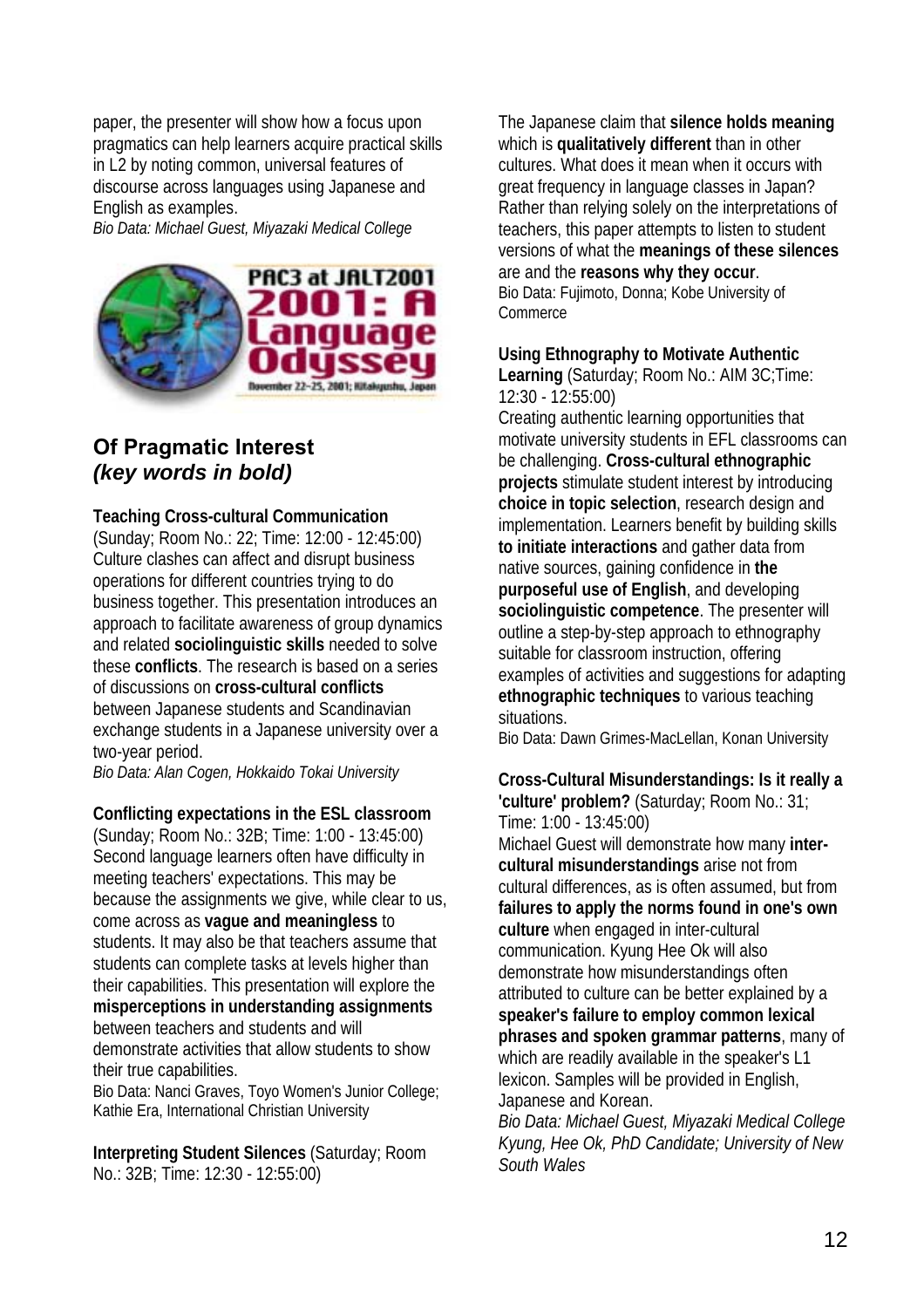#### **Mastering "Conversation Strategies" by**

**Videotaping** (Saturday; Room No.: Int Conf Rm; Time: 12:00 - 12:45:00)

Teaching **conversation strategies (lexical phrases to encourage fluency)** has become popular in recent years. But how well do learners **internalize** the phrases that are taught? Find out how videotaping learner conversation on a regular basis motivates student oral practice and accelerates acquisition of these **essential phrases**. See how to set up equipment in the classroom and videotape conversations of your own students using conversation strategies.

*Bio Data: Tom Kenny, Nagoya University of Foreign Studies; Brian McNeill, Nagoya University of Foreign Studies* 

#### **Multi-Word Chunks and Communicative**

**Competence** (Saturday; Room No.: 31; Time: 6:30 - 18:55:00)

The presentation reports on a **comparative study in the use of multi-word chunks** by English native speakers and Japanese learners of English. Results show that **NSs use far more chunks than English learners** and underscore the importance of multi-word chunks in **facilitating** 

**communicative competence**. The pedagogic implication is that English learners should acquire and use common chunks to speak naturally and improve fluency. Some classroom activities will be suggested for multi-word chunk acquisition. *Bio Data: Ketko Hazel, Shudo University/Hiroshima International School* 

#### **'Doing' English** (Saturday; Room No.: 21A; Time: 9:00 - 9:45:00)

Learning to use the languages of other cultures congruently requires more than knowledge of the spoken language. It requires learning **embodied practices** as well. This paper addresses the notion of *Performance* of language. It attends to **mismatches between cultures**, as well as **mismatches between virtual and actual performance**, i.e. How we think we project/perform and how we actually project/perform. This session rationalizes the incorporation of drama in language education.

*Bio Data: Migdalek, Jack, Trinity College, Melbourne University* 

#### **Motivating EFL Students: Lessons in Reality**

(Friday; Room No.: AIM 3C; Time: 4:00 - 16:45:00) The presenters will discuss materials that provide a connection to real situations that both students and adults may encounter. The lessons **provide social and cultural information** through businessoriented topics. These are covered not as discrete topics but as examples of **how language, culture, and social norms work together** for successful communication. In addition, links between the business situations and other situations where the same **communication strategies** may be useful are provided.

*Bio Data: Poel, Christopher Jon; Musashi Institute of Technology Homan, Robert M.; International Christian University* 

#### **Creating Role Plays for Workplace English**

(Saturday; Room No.: AIM 3C; Time: 6:00 - 18:45:00)

Role-play practices are an effective way to bridge the gap between classroom and professional settings; however, they **must simulate genuine workplace interactions**. The presenter will address **key communication skills** often required in workplace settings and demonstrate techniques that lead to **meaningful, effective role-plays**. Factors important to the design of role-play materials that can translate real situations into productive learning tools will be discussed. A video of model role-plays will be shown.

*Bio Data: Cynthia Quinn, Kwansei Gakuin University* 

**L1 Influences on L2 Writing** (Saturday; Room No.: 31; Time: 3:30 - 15:55:00) This presentation discusses L1 influences on students' L2 writing. After describing the **major genres of writing** taught in the Japanese school system, the presenter describes the major **lexical, grammatical, and rhetorical features** found in them. An **analysis of those features** which are commonly transferred to students' L2 writing follows, and the session ends with ideas for activities for increasing learner awareness of both **similarities and differences in various L1 and L2 genres of writing**.

*Bio Data: Paul Ross, Konan University* 

**Dead Silence: What does no answer mean? (**Sunday; Room No.: 32B; Time: 9:00 - 10:45:00)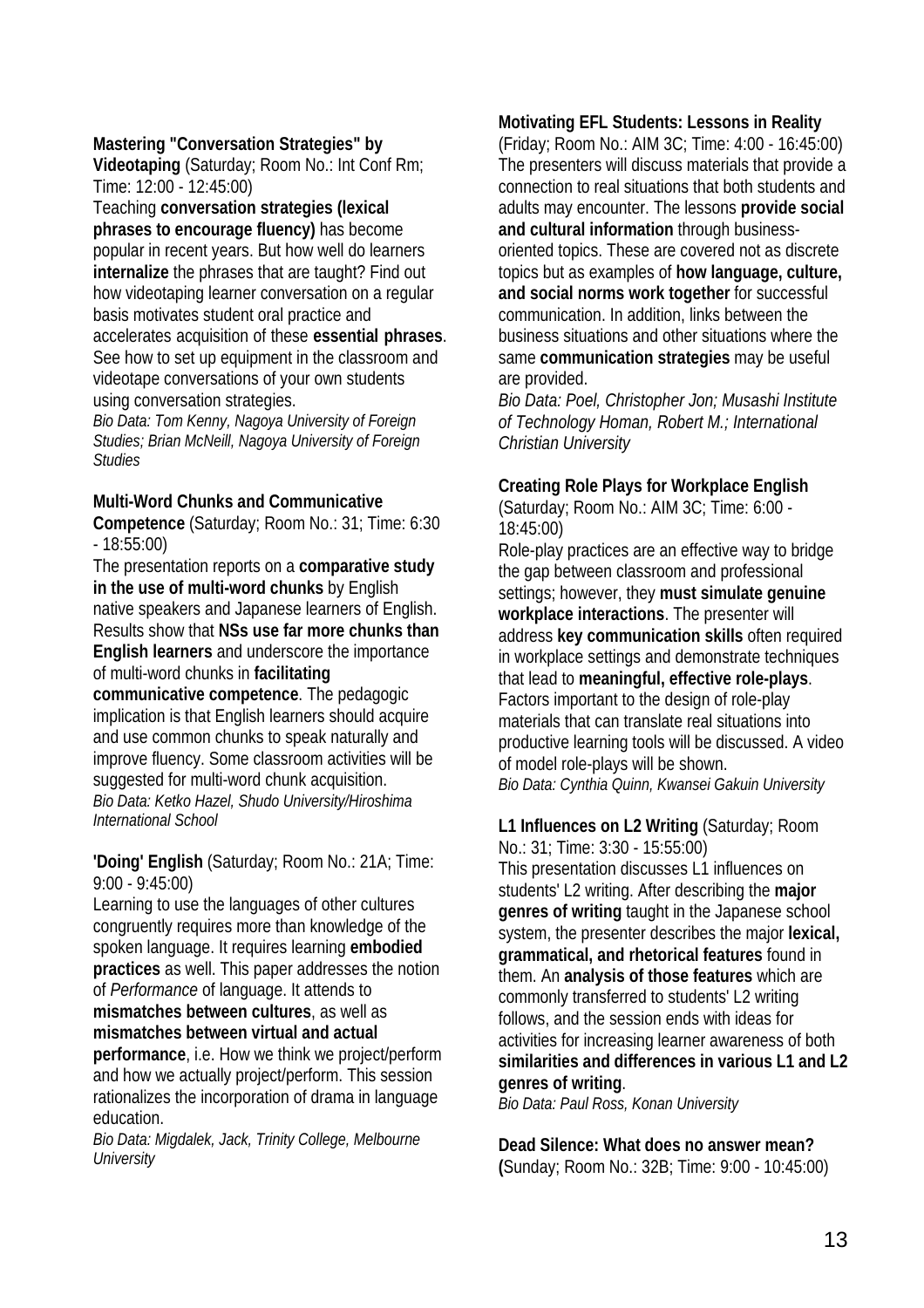Teachers look for clues to their students' inner movements to help them plan the next step as the lesson is unfolding. However, since Japanese students are typically reticent, teachers often find it difficult to **interpret their behavior**, and thus have trouble knowing what to do for them. Participants in this workshop will develop their skill at interpreting students' **nonverbal cues**. Research results and videotaped samples will be presented for observation, analysis and discussion. *Bio Data: Peter Ross is an assistant professor at Tokyo Keizai University. His interests include feedback in the classroom, the Silent Way, NLP and Ericksonian Hypnosis*.

**Culture Clash in the EFL Classroom** (Sunday; Room No.: 32B; Time: 12:00 - 12:45:00) This presentation will share the results of a recent study on **tolerance of ambiguity (TOA)** in second language acquisition. Japanese EFL students were found to have an **innate learning style** which conflicts with the current mode of EFL instruction. Through cognitive awareness of TOA, students can **develop learning strategies** that resolve this **culture clash** and increase second language acquisition. **Communicative material** developed specifically for a **field-dependent, reflective learning style** will be demonstrated. *Bio Data: Robin Sakamoto, Iwate University/Morioka English Academy* 

#### **Creating Creative Communication Through**

**Skits** (Friday; Room No.: 32C; Time: 6:00 - 18:45:00)

Are you tired of teaching **fixed phrases**, such as, "Would you mind?". Japanese teachers and students are sometimes obsessed with teaching and learning such fixed phrases. We will focus on using teaching materials **inductively** with the intention of students **creating skits**, in order to evaluate whether or not the students have acquired what they have learned. Teachers can create a relaxed classroom atmosphere by allowing students to take an active role in their learning process.

*Bio Data: Sano Hitomi, Kanagawa Sumiyoshi High School; Amanda, Fincher, Kanagawa Sumiyoshi High School* 

**Developing Cross-Cultural Understanding through Dialogue** (Sunday; Room No.: 32B; Time: 11:00 - 11:45:00)

The significance of **understanding cultural diversity** increases as we enter the 21st century. Cross-cultural understanding develops in situations, which require **negotiation of meaning and identity** in the **context** of another culture. We will show how students can achieve negotiation and develop cross-cultural understanding through **dialogue in culture-based courses**. We will also demonstrate effective techniques for facilitating dialogue in class and illustrate this dialogue with students' voices from action logs.

*Bio Data: Kazuyoshi Sato, Nagoya University of Foreign Studies; Brian Cullen, Nagoya Institute of Technology* 

## **An Empirical Investigation of the Role of Formulaic Language in Fluency** (Friday; Room

No.: 31;Time: 6:00 - 18:25:00) This paper reports on empirical research into second language speech fluency and the facilitating role of **formulaic language units**. Six intermediate intensive ESL learners whose first languages were Chinese, Japanese, and Spanish provided **spontaneous speech samples** over a thirteen-week period. The samples were **analyzed for fluency development and the use of formulaic language units**. The results show that temporal aspects of the speech samples indicated increased fluency, and that formulaic language played a strong facilitative role. Differences in fluency development among the three language groups are discussed.

*Bio Data: David Wood, School of Linguistics and Applied Language Studies, Carleton University* 

#### **A Comparative Study on Japanese Bicultural**

**Identity** (Friday; Room No.: AIM 3D; Time: 12:00 - 12:25:00)

The presenter will illustrate recent issues on Japanese bicultural identity among those residing in the USA and Japan. The presentation will include both quantitative results based on a **questionnaire** study on **communicative patterns** and behaviors, and qualitative results obtained from **case interviews**. Contrasts between Japanese with bicultural experiences at different ages residing in both countries is addressed and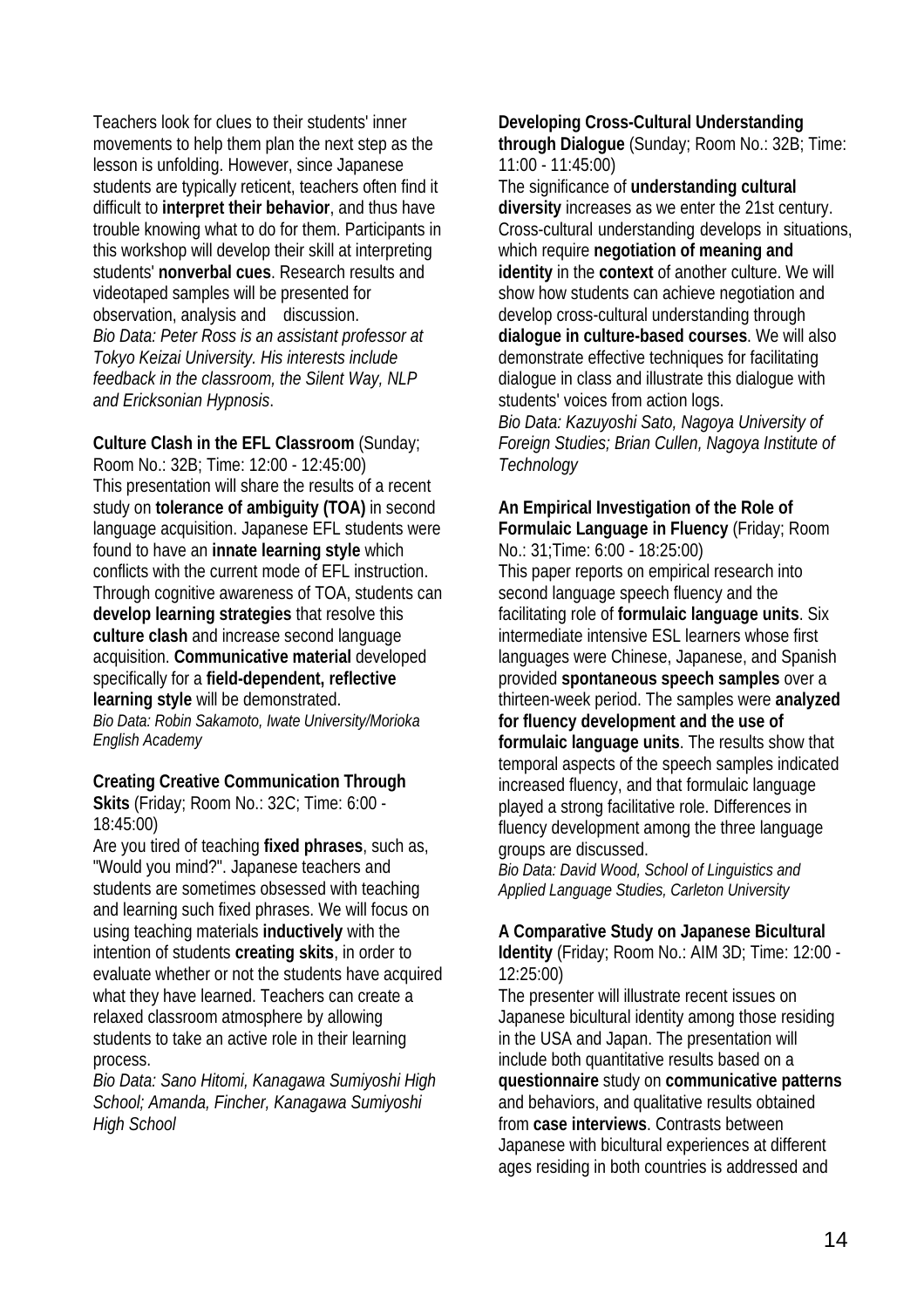compared against a control group of Japanese with no overseas experience. *Bio Data: Fukuchi Naoko; Kwansei Gakuin University* 

**The Use of Silence by Japanese EFL Learners**

(Saturday; Room No.: 32B; Time: 1:30 - 13:55:00) This paper is a study of the **use of silence** by Japanese EFL learners in cross-cultural communication under a transitional time of globalization. It also considers how **cross-cultural misunderstandings** can be avoided in a pedagogic context. Based on the **analysis of the video recorded data** in the EFL class and the **results of the survey** on the **use of silence**, suggestions of possible pedagogic approaches tackling cross-cultural misunderstandings in foreign language learning will be provided. *Bio Data: Harumi Seiko, Bunkyo University* 

#### **Acculturation and Language Learning: Foreign**

**wives** (Friday; Room No.: 32B; Time: 1:00 - 13:45:00)

Using qualitative research method, the influence of **social context** on the second language acquisition activities of foreign wives currently living in a small village was analyzed to determine how **social and cultural context affected their acculturation success** and efforts to learn a second language. *Bio Data: Etsuko Scully, The University of Shimane* 

**Cultural Teaching: Methodology and** 

**Techniques** (Saturday; Room No.: 32B; Time: 5:30 - 17:55:00)

Many EFL students are **culture-bound** as they live in a monolingual and mono-cultural environment. The study of a foreign language reduces their **culture bondage** if the students are taught systematically to distinguish between the **semantic meaning** of a word or statement and the **cultural ideas behind it**. Activities in the classroom should encourage students to begin to perceive cultural ideas and **experience** the target culture. *Bio Data: Nellie I. Serkova, Khabarovsk State Pedagogical University, Russia* 

**Time Perception Across Cultures** (Saturday; Room No.: 31; Time: 9:30 - 9:55:00) The conceptualization of time and verbalization of **temporal concepts** in American and Russian cultures are in contrast with each other, reflecting

different **fragments of experience**. The presenter has distinguished several similar types of concepts in American and Russian temporal concept-ospheres: parametrical, monetary, eschatological, behavioral, aesthetic, etc. Different **time perception patterns** underlie the concepts that are **differently verbalized** in the two cultures. The presenter will demonstrate time perception through temporal concepts in the two cultures. *Bio Data: Maria Lebedko, Far Easter State University, Vladivostok* 

**Laugh and Learn: Humor in the EFL Classroom** (Saturday; Room No.: 32B; Time: 5:00 - 17:25:00) The introductory part describes **humor as a culture-bound-phenomenon** and one of the important **communication strategies** found in certain **culture-dependent behavioral patterns**. The presenter then considers the benefits of incorporating humor in the EFL classroom, the development of **cultural competence** of students being the main aim. Finally she gives a sampling of humor materials, which best suit the needs of EFL students in tertiary education and demonstrates techniques and activities for teaching cultural aspects of humor.

*Bio Data: Marina Rassokha, Far Eastern State University, Vladivostok* 

**Teaching Business English in Russia** (Friday; Room No.: 33B; Time: 4:30 - 16:55:00) In the rapidly developing business world there is a great demand for specialists who behave professionally and speak Business English. Business communication in a foreign language involves mastering such skills as **socialising**, **telephoning, making presentations, conducting meetings, and negotiation**. Among the methods, which are widely used in achieving all these skills, are **role-plays, case-studies and simulations**. They allow the students to learn and practice such skills as teamwork, networking, sharing of responsibility and problem-solving skills. *Bio Data: Ludmila A. Abramova, Far Easter State University, Vladivostok* 

**Take a Byte out of Listening** (Saturday; Room No.: AIM A2; Time: 9:00 - 9:45:00) How do we make sure our students get ample listening nourishment in the classroom? First, we offer a balanced diet of high interest input and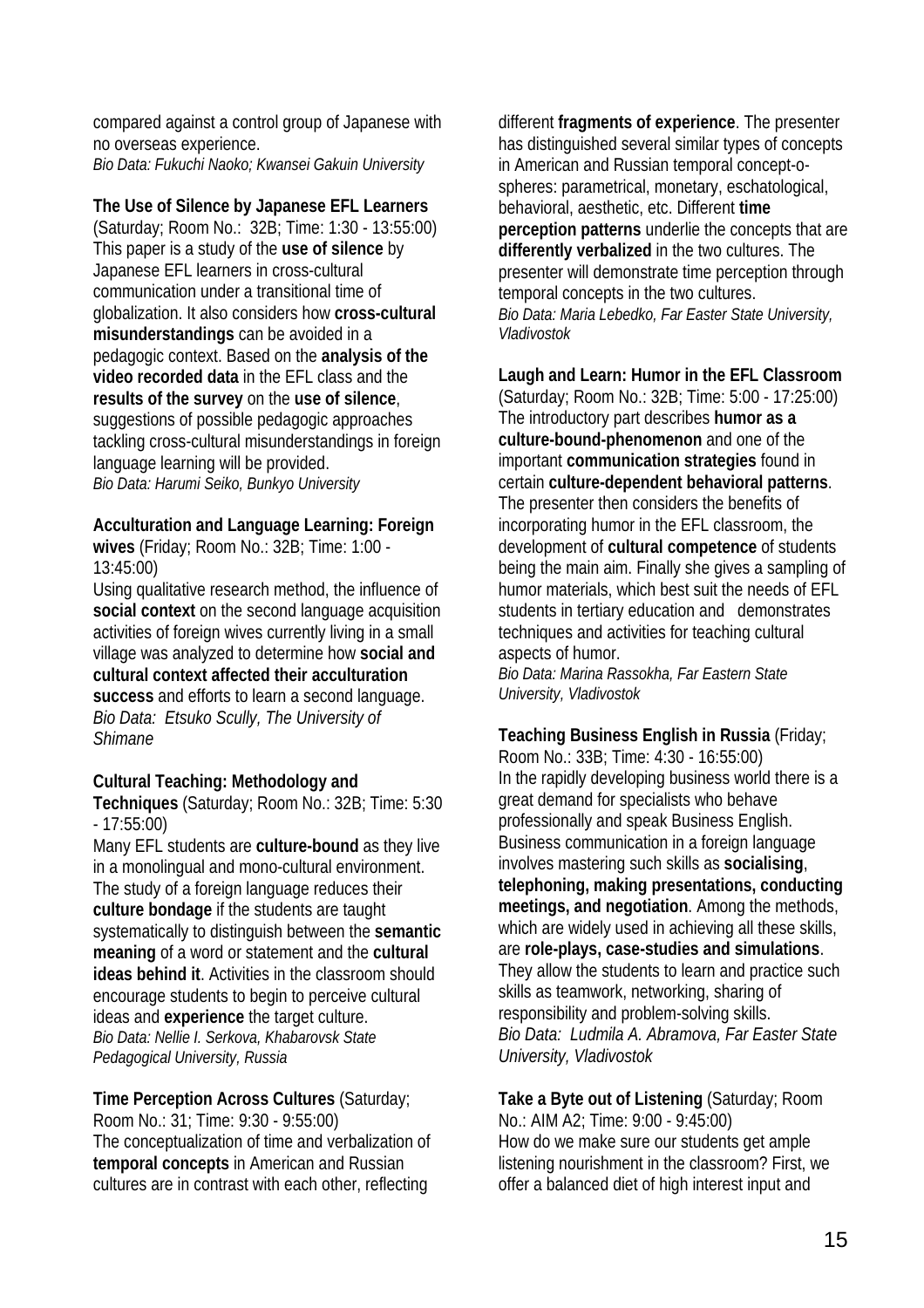accessible tasks. Then we provide healthy portions of **usable strategies** and practical tips. Finally, we add satisfying, byte-**sized culture-based minilectures**. This workshop, focusing on the new listening course SoundBytes, is for teachers seeking a tasty, nutritious recipe that gets students ready to enjoy the **real-world** banquet of independent listening.

*Bio Data: Steven Gershon, Obirin University* 

**Bringing Your Students Up Close** (Saturday; Room No.: AIM A2; Time: 6:00 - 18:45:00) *Up Close* is a four level course, which uses a spiraled approach of presentation, reinforcement and expansion to meet the needs of young adult/adult elementary-low intermediate learners. The **communicatively focused** activities are based on **real life situations** and take into consideration that adult learners bring a wealth of **practical and linguistic knowledge** to the EFL classroom. The presenter will show how *Up Close* enables learners to use **practical language** naturally **in diverse settings** and to be aware of their continuous language development. Bio Data: Derek Mackrell, ELT consultant, Thomson Learning

**J-Talk: The New Oxford Classic** (Saturday; Room No.: AIM A2; Time: 10:00 - 10:45:00) In recent years **cross-cultural communication** has come to be seen as an important aspect of language learning. Teachers and students somehow understand that communication involves not only **knowledge about language** itself, but also **about attitudes and values that underlie the way people communicate**. This presentation will consider some basic issues regarding how **crosscultural communication** can be incorporated within English classes in Japan. The presenter will also demonstrate activities from OUP's new classic, J-*Talk: Conversation Across Cultures. Bio Data: Kensaku Yoshida, Sophia University*

**What Do Learners Need To Learn a Foreign** 

**Language?** (Sunday; Room No.: 11; Time: 1:00 - 13:45:00)

In this workshop, the presenter will look at the rationale for having classrooms. He will argue that foreign language learners need three things: **language data; information about target language and culture, and about learning** 

**processes; and opportunities to practice target language**. While all these exist in the real world, classrooms are specifically constituted to give learners access to them. Participants will explore how these elements are provided to learners through an analysis of teaching materials. *Bio Data: Professor David Nunan,The English Centre, University of Hong Kong* 

#### **Intercultural Competence in Japan-Colloquium**

(Saturday; Room No.: 32B; Time: 9:00 - 10:45:00) The aim of the colloquium will be to examine issues relating to the development of **intercultural competence** in foreign language education in Japan. Each presenter will address the following three key questions from the perspective of his/her research: 1. **Why and to what extent** should the development of intercultural competence be incorporated into foreign language education? 2. How can intercultural competence most **effectively be developed** through foreign language education? 3. Realistically, what are the **possibilities and limitations** for developing intercultural competence within the existing education system and curriculum in Japan? *Bio Data: Lynne Parmenter, Fukushima University, Kensaku Yoshida, Sophia University, Yuichi Tomita, Daito Bunka University, Stephanie Houghton, Kitakyushu University* 

# For more information visit the website:

# http://jalt.org/jalt2001/

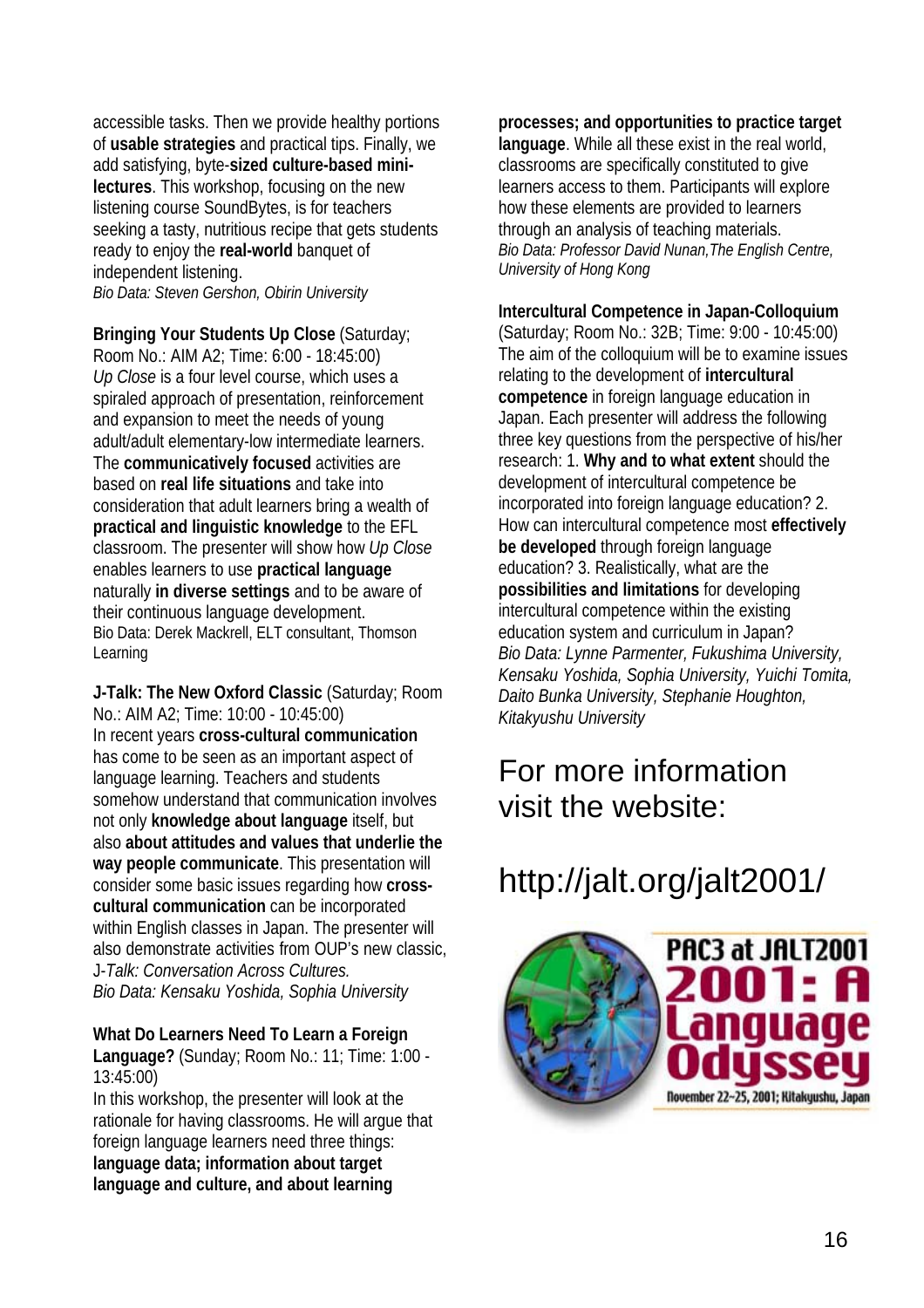# BOOK WATCH

## **Book Notices**



Presumptive Meanings: The Theory of Generalized Conversational Implicature by Stephen C. Levinson 2000 ISBN 0-262-62130-4 (450 pp., 1 illus.) \$35.00/£23.95 (cloth) When we speak, we mean more than we say. In this book Stephen C. Levinson explains some general processes that underlie presumptions in communication. This is the first extended discussion of preferred interpretation in language understanding, integrating much of the best research in linguistic pragmatics from the last two decades. Levinson outlines a theory of presumptive meanings, or preferred interpretations, governing the use of language, building on the idea of implicature developed by the philosopher H. P. Grice. Some of the indirect information carried by speech is presumed by default because it is carried by general principles, rather than inferred from specific assumptions about intention and context. Levinson examines this class of general pragmatic inferences in detail, showing how they apply to a wide range of linguistic constructions. This approach has radical consequences for how we think about language and communication.



Knowledge & Discourse Towards an Ecology of Language 1st Edition Colin Barron, Nigel Bruce, David Nunan (Eds 002 352 pages (est.) 0582-32880-2 (Paperback) Knowledge and Discourse presents an ecological approach to the study of discourse in social, academic and professional practices. It brings together distinguished scholars from diverse cultures - India, China, Australia, Canada among others - and discipines - linguistics, anthropology, sociology, philosophy. The chapters collectively illustrate the ecological approach by exploring how language makes connections between subjective experiences as people construct meaning and action.